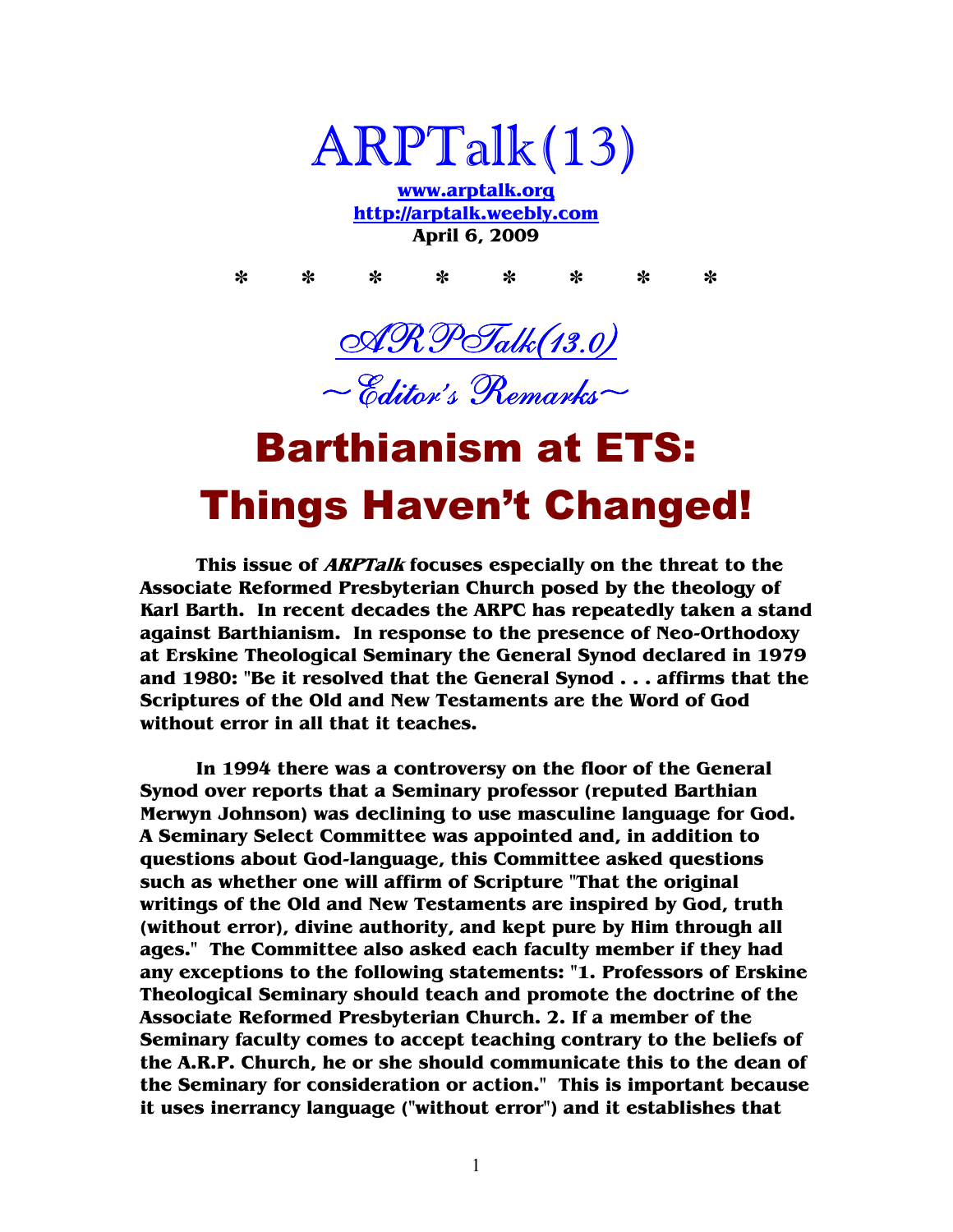**Professors are expected to "promote the doctrine of the Associate Reformed Presbyterian Church" (1995 Minutes of the General Synod, p. 51).** 

**In 2006 the Theological and Social Concerns Committee of the General Synod was asked to evaluate the Natural Church Development program of Dr. Christian Schwarz. Part of the Committee Report reads as follows: "Another set of problems arise out of Schwartz's basically Neo-orthodox understanding of revelation. The "objective element" of revelation is Jesus Christ (Paradigm Shift, p. 101). He distinguishes between the canon of Scripture and the "word of God." The written word must become a "living word" through the power of the Holy Spirit, and he decries "the formally authoritarian, fundamentalistic view of the Bible which culminates in the dogma of verbal inspiration" (Paradigm Shift, pp. 112-113). With his Neo-orthodox predecessors, Schwartz seems to assume that God's revelation is personal rather than propositional" (2007 Minutes of the General Synod, pp. 59-60). The Report and recommendations of the Theological and Social Concerns Committee were overwhelmingly approved by the General Synod—yet another indication that the ARP Church regards Barthianism as unacceptable.** 

**In light of this record, it is ASTONISHING that Erskine Seminary has continued to hire and even grant tenure to Barthians such as Dr. Richard Burnett. Why is this going on? What is the agenda? Is it, as the current Executive Vice-President of the Seminary has been heard to say, to move the Associate Reformed Presbyterian Church in a more "moderate" and inclusive direction?** 

**In this issue of ARPTalk there are three articles. (1) We present an article by the Rev. Mark Wright, pastor of our Unity ARP Church in Piedmont, SC. Wright is working on a Th.M. at Erskine Theological Seminary. In the course of a class on Theological Hermeneutics, Dr. Richard Burnett recommended Geoffrey Bromiley as a fair expositor of Barth. Wright has gone back and read what Bromiley has actually written about Barth during his lengthy career. THE RESULTS MAY SURPRISE YOU! (2) We also present a December 2008 article from the Reformation21 website by Dr. William B. Evans. Dr. Evans addresses some shifts in the academic study of Barth from Neo-Orthodoxy to Neo-Barthianism, and he convincingly argues that the "Neo-Barthian" version of Barth and Barth's view of Scripture is ultimately no more acceptable or helpful than the older version of Barth. (3) Finally, Florida Presbytery student of theology** 

2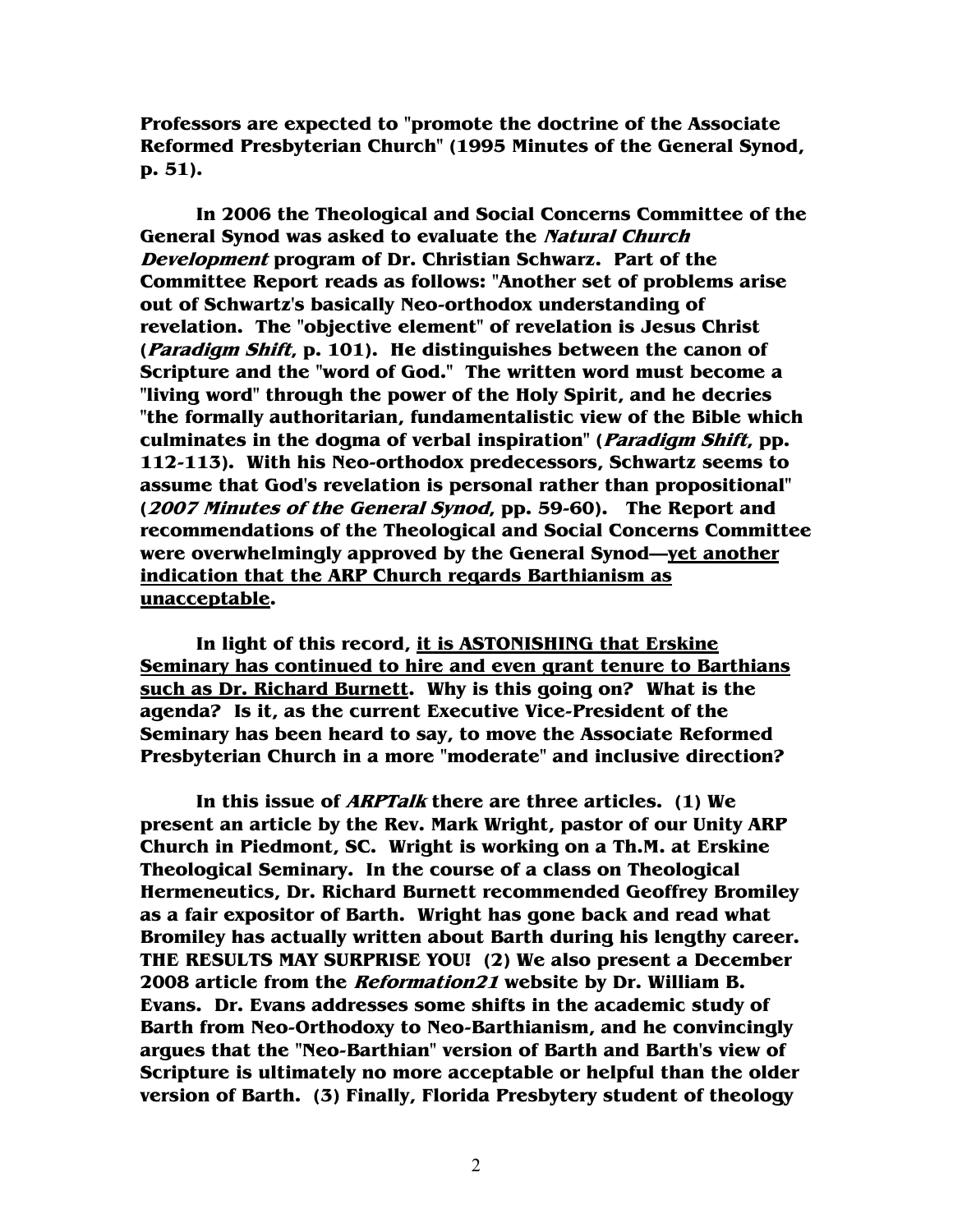**Daniel Wells explores the persistent allegations of Barthian universalism. He shows that while Barth rejected the label "universalist," nevertheless Barth was quite open to the idea of universal salvation and aspects of his theology strongly imply it.** 

**In the opinion of the Editor of ARPTalk, the ARPC is now facing its most severe theological challenge since the 1970's. The theology of Karl Barth, which now finds a warm welcome at Erskine Theological Seminary, is a clear and present danger to the MISSION and WITNESS of the ARPC. The Barthian denial of inerrancy strikes directly at the witness of the ARPC. If the Bible is, as Barth maintains, fallible with respect to its religious or theological content, then the Christian has nowhere to stand. If the Bible is only "dialectically" rather than unequivocally Word of God, then the Christian has no firm basis for proclamation. The WITNESS of our Church is in jeopardy. Likewise, the universalistic tendency that lurks in Barth's theology will sap our commitment to the Great Commission; just as it has destroyed the impetus toward missions everywhere Barthianism has become dominant. The MISSION of our beloved Church is in jeopardy!** 

**I close with a quotation from Baptist theologian Millard Erickson. In a recent essay entitled "On Flying in a Theological Fog," Erickson writes:** 

**"In addition, categories and terms have become quite elastic. I term one aspect of this, 'category slide.' A person who once was considered neo-orthodox may now be termed evangelical and someone who formerly was clearly identified as an evangelical now may be branded a fundamentalist, without the actual views of the persons involved having changed in a significant way. My mentor [a neo-orthodox theologian] noted this stretch of terms when he said of what he called the new conservatives, 'To both the fundamentalist and the nonconservative, it often seems that the new conservative is trying to say, "The Bible is inerrant, but of course this does not mean that it is without errors.'" Millard J. Erickson, "On Flying in Theological Fog," in Reclaiming the Center: Confronting Evangelical Accommodation in Postmodern Times, ed. Millard Erickson, Paul Helseth, and Justin Taylor (Wheaton: Crossway Books, 2004), p. 324.** 

**Wouldn't it be wonderful if Erskine Theological Seminary were to become a beacon of light in this theological fog instead of being**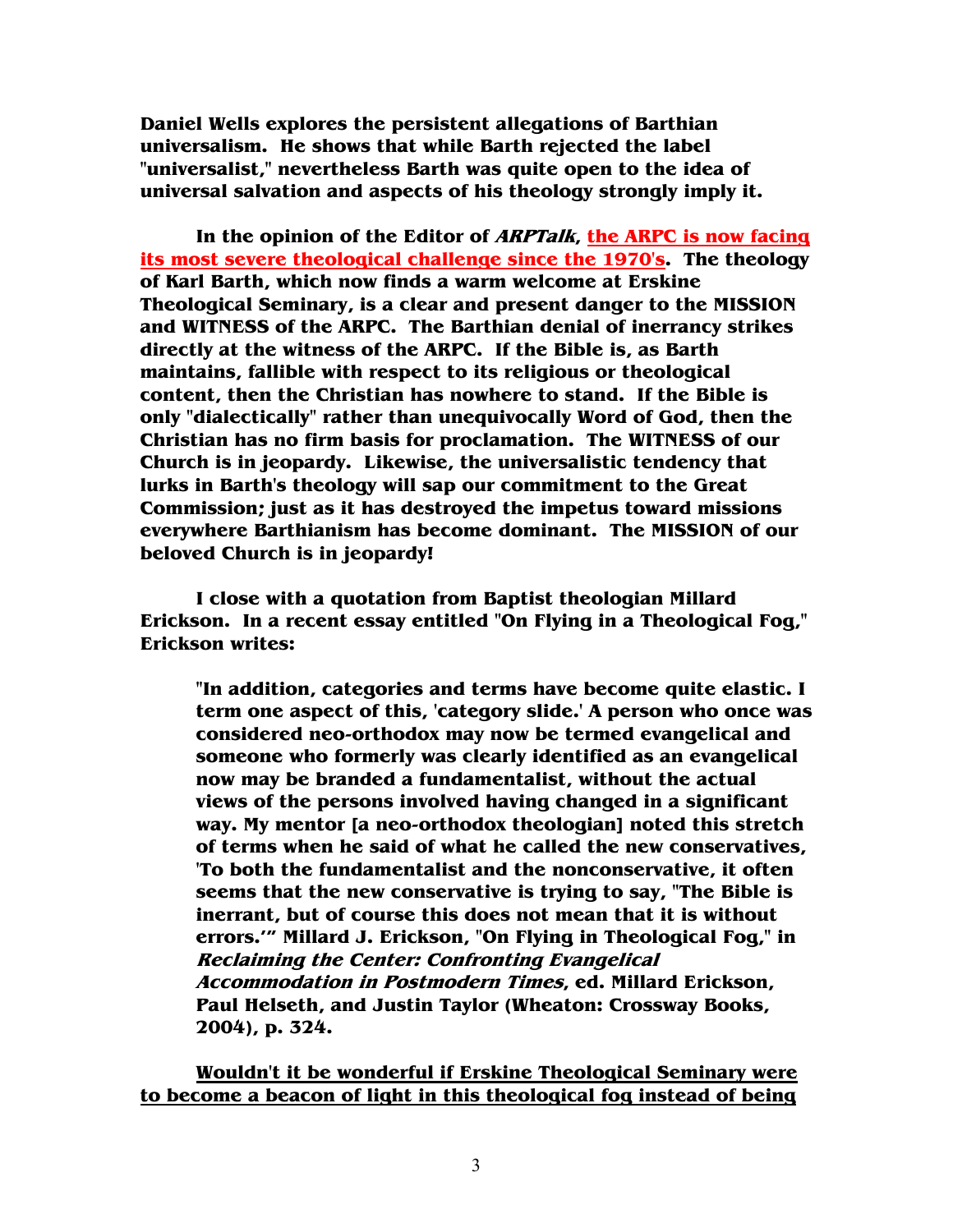**"Exhibit A" of the very problem Erickson describes? How long are we ARPs willing to tolerate this theological fog? We have tolerated it for nearly 40 years. Are we willing to tolerate it for another 40 years?** 

**These are my thoughts,** 

Charles W. Wilson

**Charles W. Wilson** 

**(scroll down for article 13.1)**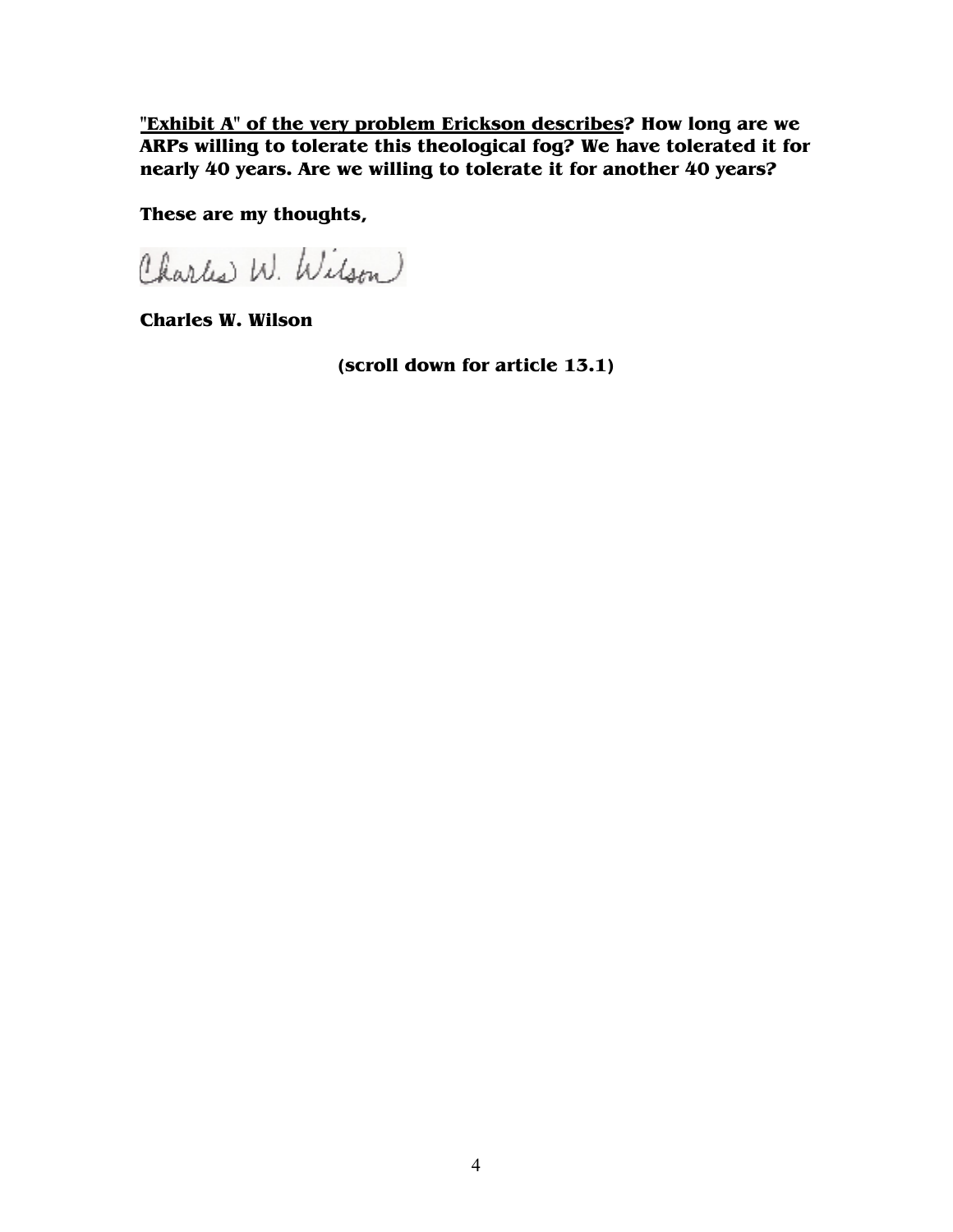

### **Bromiley on Barth on Scripture: A Case of Startling Consistency**

**Rev. Mark Wright** 

**Not too long ago Karl Barth's theology was considered by many to be "outdated." However in recent years, renewed interest in Barth has made him a major voice in contemporary systematic theological circles once again. Bruce L. McCormack, currently the Weyerhauser Professor of Systematic Theology at Princeton Theological Seminary, and others such as Erskine Seminary's Dr. Richard Burnett have given us a fresh new look at Karl Barth. These men contend that Barth has been largely misunderstood by evangelical critics, and they seek to show us the real Barth. They are not persuaded with the interpretation of Barth given by the likes of Cornelius van Til or Gordon Clark. Though most evangelical critics of Barth are dismissed by neo-Barthians, there is one evangelical Barth scholar who seems to have their respect, namely, Geoffrey W. Bromiley, former professor at Fuller Theological Seminary. Bromiley will be of invaluable help to anyone desiring to understand Barth today. Interestingly, Bromiley has been extolled by Dr. Richard Burnett as one who has written a "marvelous book, Introduction to the Theology of Karl Barth (Grand Rapids: Eerdmans, 1979). This book is one of the finest overviews of Barth's theology I know and I commend it highly." (e-mail correspondence, 04/28/08)** 

**Bromiley is well known, not only as a premier Evangelical historical theologian, but also as an editor and translator of the Church Dogmatics who knew Barth personally. His Introduction to the Theology of Karl Barth is a good place to start for those who set out on the difficult task of trying to understand Karl Barth. Bromiley gives credit to Barth for helpful contributions, while at the same time exposing his more serious and dangerous errors, especially his view of Scripture. The importance of this last issue must never be forgotten. The Bible, being God's infallible and inerrant word, is the final authority for the church. To recognize the absolute truth and trustworthiness of Scripture is essential if we are to uphold its authority in the Associate Reformed Presbyterian Church. It is Bromiley's conclusion, and my firm conviction, that Barth's view of Scripture results ultimately in the loss of the Bible's authority. Barth may have attempted to save the Bible from liberalism, but the**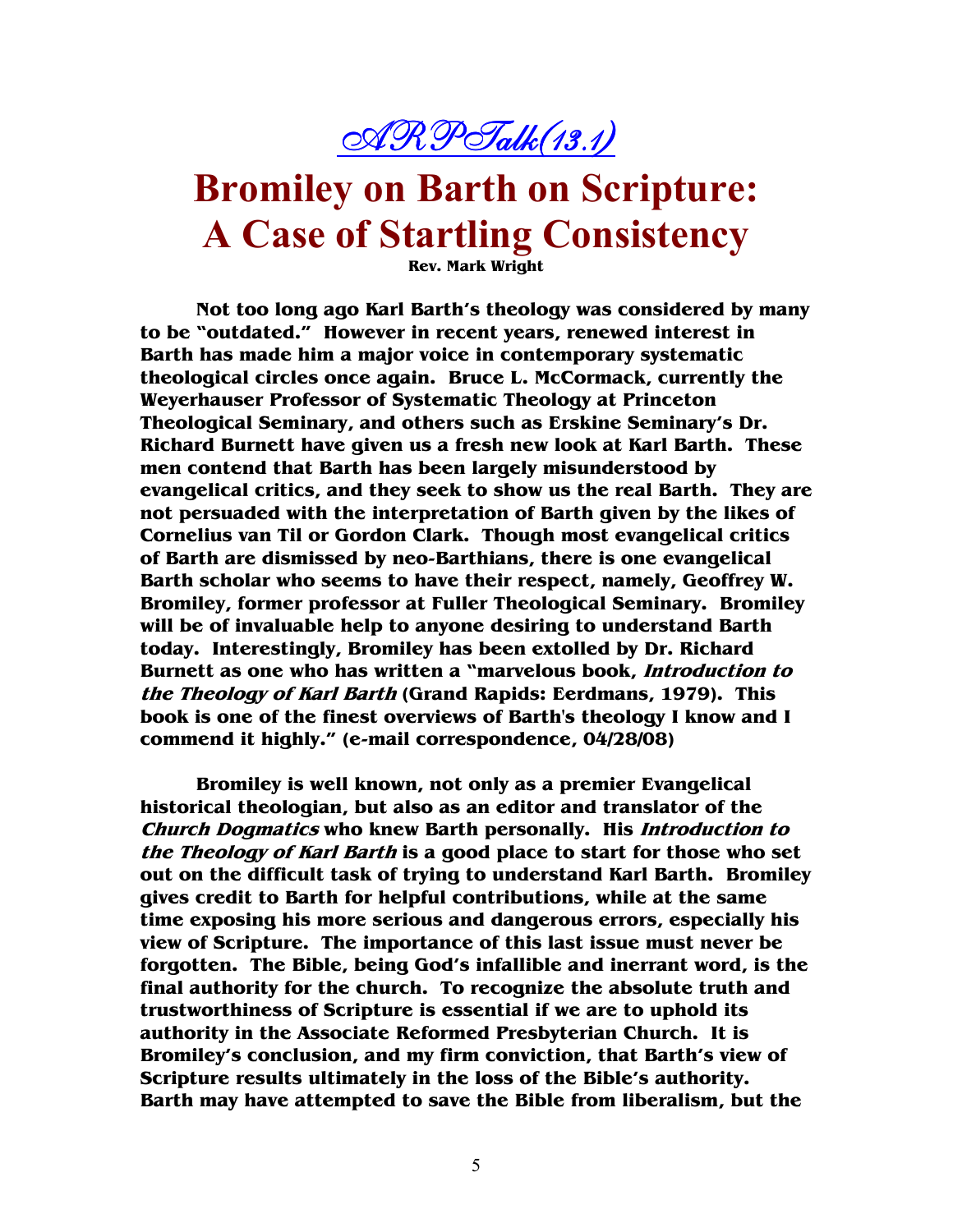**attempt failed. The ARPC cannot afford to look to Karl Barth's theology of Scripture if we are going to remain faithful to our Lord Jesus Christ and His Word. The following selections from Bromiley's writings clearly demonstrate why the ARPC must reject Barth's doctrine of Scripture and resist the infiltration of neo-Barthianism in our church and its institutions.** 

#### **"Karl Barth's Doctrine of Inspiration"**

**(G.W. Bromiley, "Karl Barth's Doctrine of Inspiration," Journal of the Transactions of the Victoria Institute 87, 1955: 66-80.)** 

**Some of the earliest comments made by Bromiley concerning Barth's view of Scripture are found in an article titled "Karl Barth's Doctrine of Inspiration," written in 1955, appearing in the Journal of the Transactions of the Victoria Institute. In the introduction Bromiley states that "In a critical appraisal acknowledgement is made of the strong points in Barth's treatment, but some unsatisfactory features are also noted." For the purposes of this paper, a bit more attention will be given to the "unsatisfactory features" of Barth's views on Scripture. This is done so that the reader might be able to weigh these against the many positive assessments being made by the newer Barth scholars and make his or her own judgment as to whether the current praise for Barth is warranted. Bromiley identifies the primary source for his comments when he says, "If we are going to speak at all about Karl Barth's doctrine of any subject, it is essential that we should study in detail the authoritative statement which he himself has given us in the Dogmatics."** 

**Bromiley begins by pointing out that Barth's view of Scripture results in a divided allegiance to the Bible and human sources of authority.**

**Already in this introductory section Barth raises a big issue and states one of his primary convictions. He does not believe that the Bible can be proved false or proved true by logical or empirical processes. Indeed, he thinks that it is treason not only to the Bible but to God himself to suspend our acceptance of His Word written upon what are at bottom human factors. We are not to follow the Bible because it is proved true by the mind of man or the results of human scientific or historical investigation. We are to accept the Bible as God's Word in obedience to the Bible as God's Word selfauthenticated. In principle, there is little doubt that Barth is right in this contention, and it is one which needs to be emphasized in an age which sets far too much store by the cleverness of man and the infallibility of his conclusions. In our dealings with God's Word the Bible must be the judge**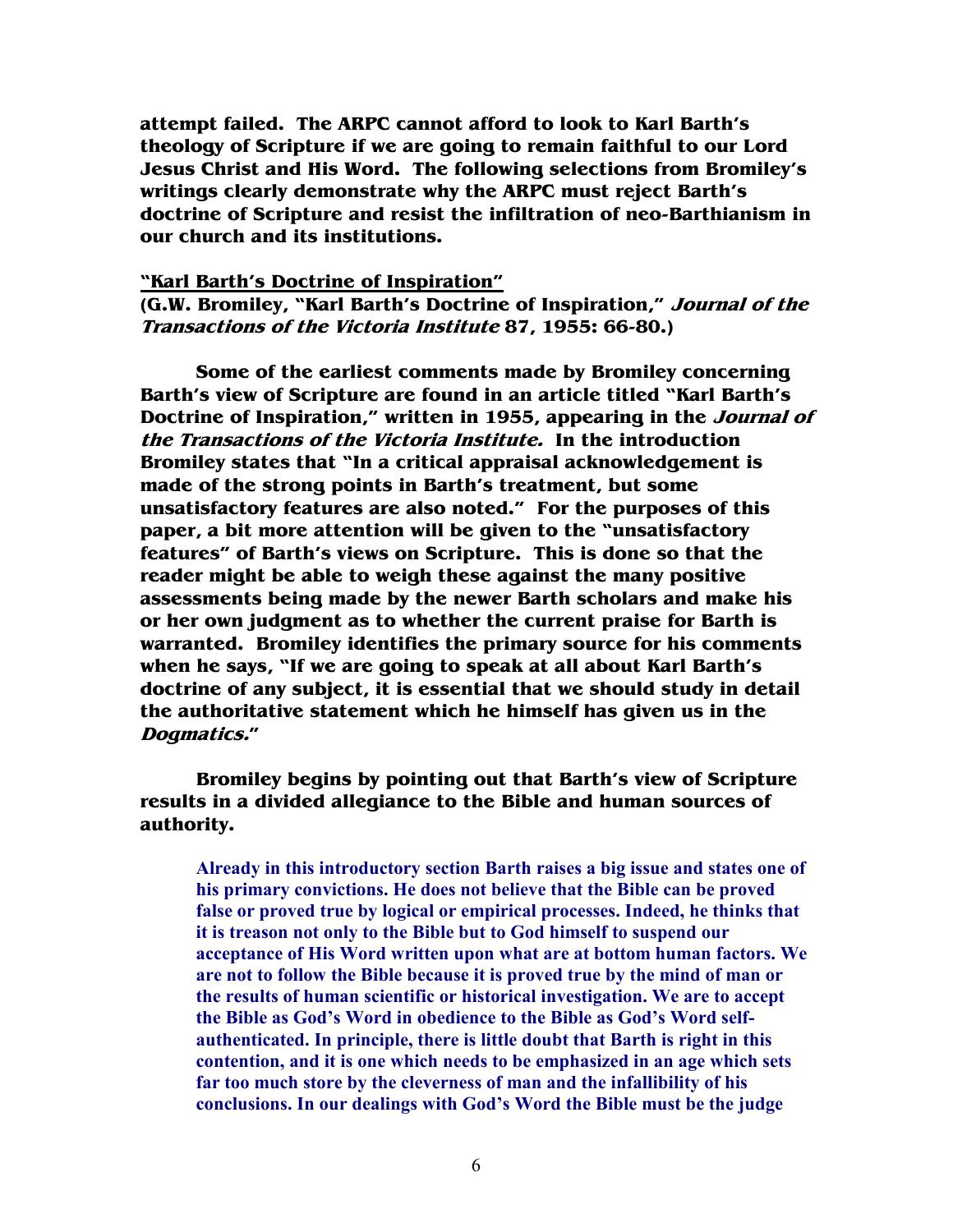**and not the judged. Even if the decision goes in its favor, it is wrong even to think of the Bible at the bar of human reason or scholarship. At the same time, we may ask whether Barth does not carry the point too far. If we accept the Bible in obedient faith, there seems to be no reason why it should not find a secondary confirmation in other fields. To remove the Bible as God's Word altogether from the sphere of human judgment may easily become only a device for maintaining a twofold allegiance: an allegiance to the Bible itself in the sphere of revelation and faith, an allegiance to reason and science and history in more mundane or human matters (p.68).** 

**Bromiley moves on through Barth's material, agreeing with him and defending him in several areas related to the canon of Scripture and its uniqueness as a divine and human book. Next in the article, Bromiley identifies a problem with Barth's view of inspiration. Inspiration of Scripture for Barth is not found in a once for all objective work, but rather an ongoing, more subjective work of the Spirit. While evangelicals would agree with the necessity of the work of the Spirit to bring about faith in the Bible as the Word of God, we would not identify the illuminating work of the Spirit with the doctrine of inspiration. Bromiley says,** 

**In the sixth paragraph Barth comes to grips with the critical question of inspiration as the decision and act of God by which the Bible has priority in the Church and is the Word of God (pp. 557 f.). He argues that we can make the statements, that the Bible has priority and that it is the Word of God, only in a context of recollection and expectation: that it has had and will have priority, that it has been and will be the Word of God. He tries to prove this**  point by an exegesis of the two most relevant passages in the New Testament, **2 Tim. 3: 14-17 and 2 Peter 1: 19-21, in both of which he finds elements of recollection and expectation bracketing the statement that Scripture is Godbreathed. The point of this insistence is to make it clear that inspiration is not a state but the free act of the Holy Spirit, but it is difficult to see why Timothy's past, present or future recognition of the Bible as God's Word should be necessary to enable us to say that God exercised His decision and act in the prophetic or apostolic author. It is valuable to be reminded that the inspiration is a dead thing for us if we have not read, or do not and will not read the Bible as God's Word; but surely the act of the Spirit in the authors cannot be suspended on the response of the hearers or readers, even though the work of the Spirit may not be completed until there is the true response. This is just the error in relation to Scripture which Barth now condemns in Bultmann in relation to the atoning work of Christ, and it is difficult to think that if Barth were to write this section to-day he would not make a complete shift of emphasis away from the subjective to the objective aspect of inspiration, as he does almost to excess in his most recent volume on the Atonement. But taking the chapter as it stands, there seems to be a regrettable hesitancy to accept the objectivity of the initial work of the Spirit.**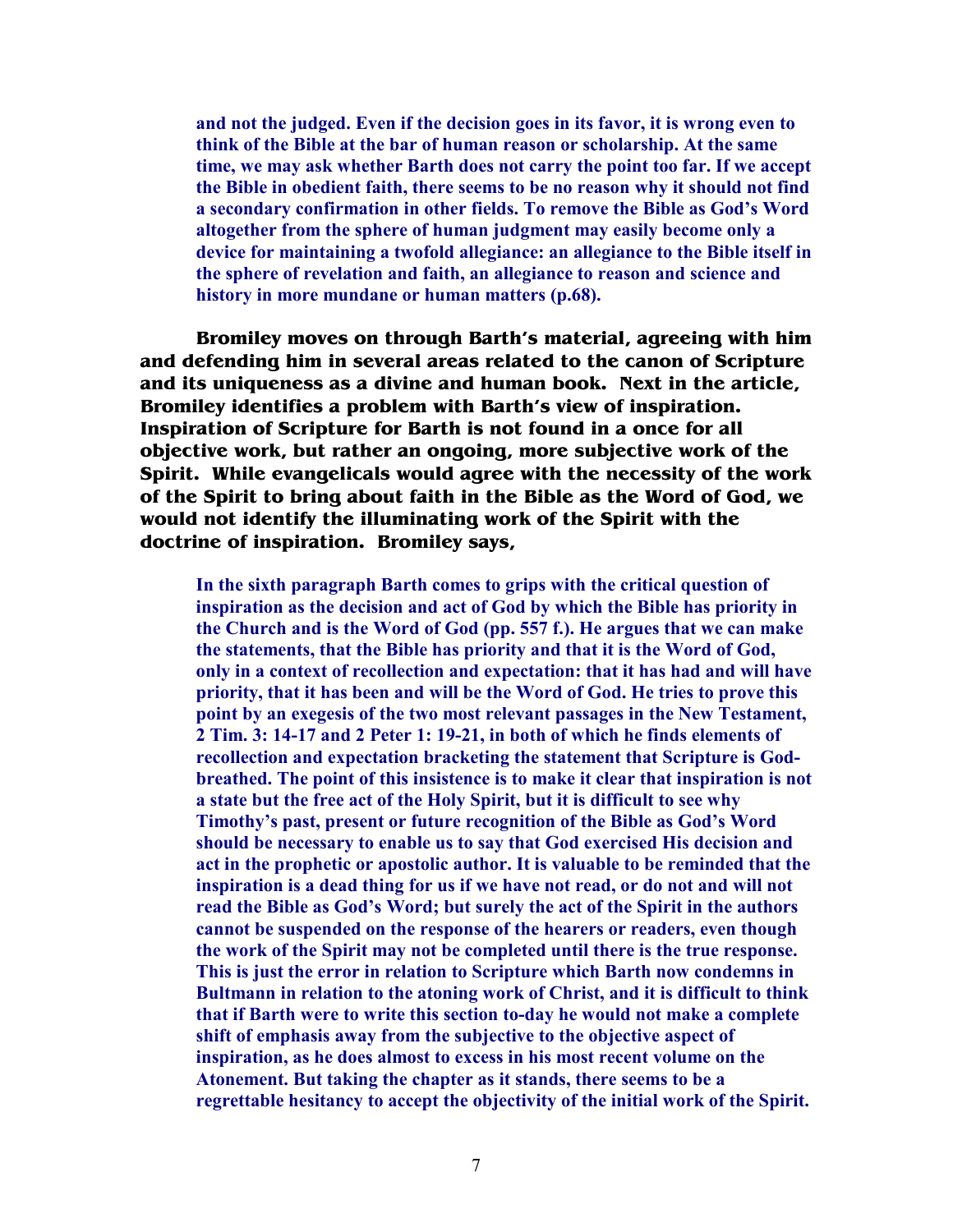**For fear of a lifeless orthodoxy Barth leaves the way open for a no less dangerous subjectivization (pp. 73-74).** 

**Bromiley interacts with Barth's acceptance of fallibility and mistakes in the biblical text. He indicates that Barth is unwilling to consider that under the direction of God's Spirit the writers of Scripture could have been kept from error and contradiction:** 

**It is only by the Holy Ghost and in faith that we can say that the Bible is God's Word. All this is, of course, very true. But it need not alter the fact that by that earlier act of the Holy Spirit what the prophets and apostles wrote is in itself the Word of God, however we ourselves or others may read it. 1or does it mean that it is the Word of God in complete defiance of rational or empirical considerations. This is, however, the direction in which Barth's argument is leading, for separating again between the infallibility of the Bible on the divine side and its fallibility on the human he finds a stumbling-block to reason in the literary forms, the concepts, the mistakes, the contradictions and above all the Judaistic setting and spirit of Scripture. In this respect he forgets that it is only the fallen reason of man which is scandalized, as it will be in any case, not only by the form but by the whole message of the Bible. And while no one would argue that in all their thoughts and words and actions the prophets and apostles could not make mistakes, it is surely not too much to expect that at least where they were specially controlled by the Spirit according to the decision and act of God they would be preserved from gross blundering and self-contradiction. Is it not, perhaps, that at this point Barth's own reason was still in conflict with his faith? (pp. 74-75).** 

#### **At the end of the article, Bromiley summarizes his main criticisms of Barth's views of the Bible. Bromiley says:**

**In detail, there are two main points at which the teaching of Barth seems to be neither right nor necessary. The first is in relation to the fallibility of the Bible, which he goes out of his way to emphasize as the correlative of its humanity. But in this respect his thinking is surely a little muddled. For one thing, he is accepting a historicist standard as the norm of inerrancy, which is to be guilty of the very error of judging the Bible by human philosophies which he rightly criticizes in others. Again, it is not really necessary to insist on errors in the Bible to maintain its true humanity. Quite apart from the human wording and forms and concepts, we can readily concede the limitation of the Bible and yet believe that in virtue of the special decision and act of God which is inspiration, it is preserved from actual error (p. 79).** 

#### **Bromiley concludes the article with these words:**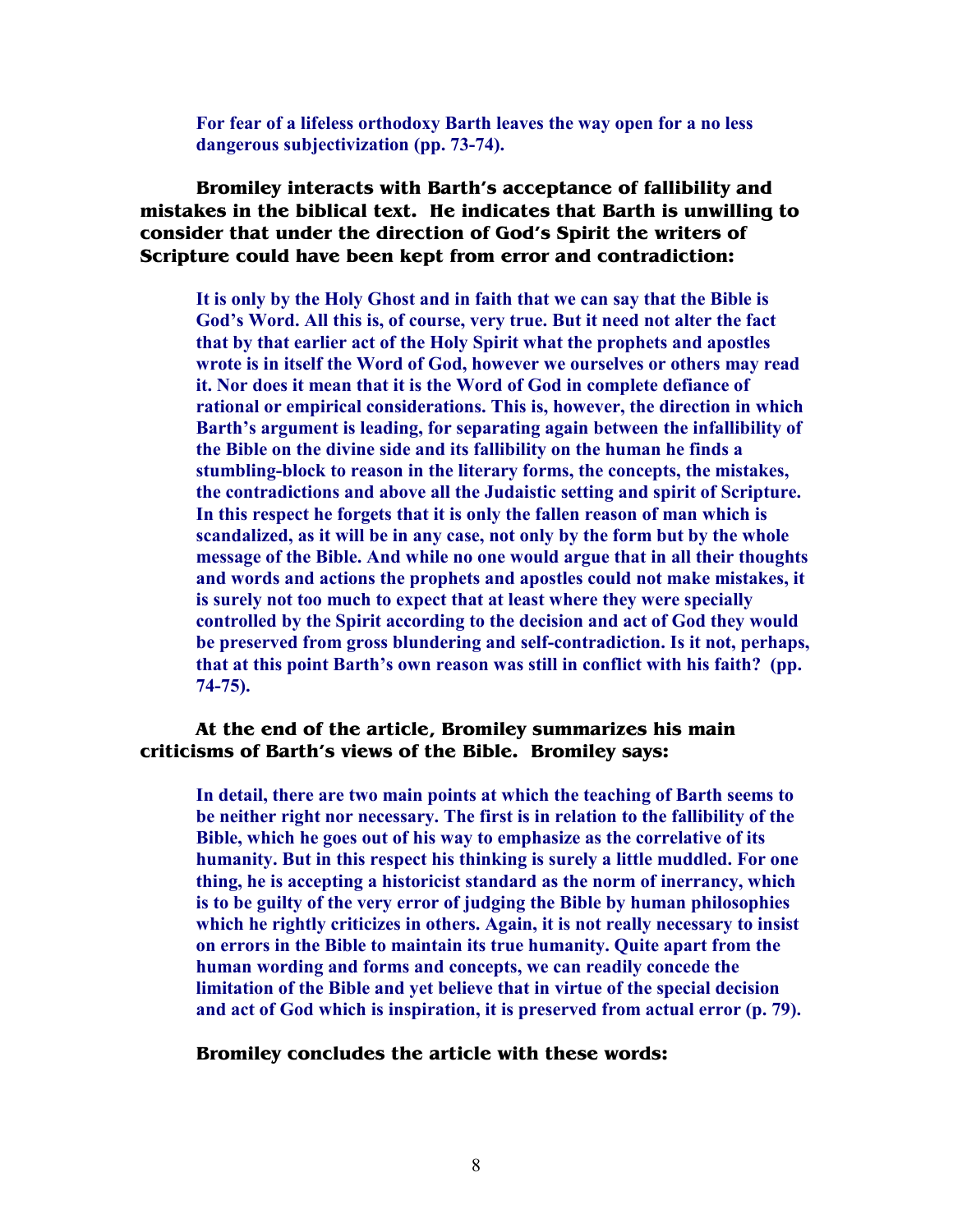**For after all, events have shown that his safeguards against subjectivism are not really adequate if the dynamic view of inspiration is pressed to its extreme. It is all very well to say that we are dependent on God Himself speaking in His Word, but the fact remains that if inspiration is not complete until it takes place in the individual, then God does not speak unless He speaks to me, and this means in practice that the only real or important act of "inspiration" takes place subjectively in the recipient. For a true objectivity it is necessary to insist that although there has to be the speaking to me, God has in fact already spoken: "men of old spake as they were moved by the Holy Ghost" (p. 80).** 

#### **Creative Minds in Contemporary Theology, "Karl Barth" (G.W. Bromiley, "Karl Barth," in Creative Minds in Contemporary Theology, ed. by Phillip E. Hughes, William B. Eerdmans Publishing Company, Grand Rapids, MI, 1966: 27-59)**

**Bromiley's chapter in this book begins with a brief history of Barth's life. The bulk of the chapter is a succinct summary and analysis of Barth's Church Dogmatics, since Barth himself has "expressed the desire that he should be judged theologically by the Church Dogmatics rather than by earlier writings." Concerning Barth's handling of the doctrine of Scripture Bromiley says:** 

Nevertheless, there are real defects, not merely in lesser matters, but at **points of major significance. A first group concerns the doctrine of Holy Scripture. Barth accepts the Bible's absolute authority. He allows that it is revelation. He endorses its uniqueness. He makes no artificial distinction between word and content. But he also advances some extraordinary propositions which are poorly supported in Scripture and which open the door wide to liberal approaches. Thus he finds the inspiration of Scripture predominantly in its present use by the Spirit. In terms of historicist criterion of errancy, he attributes all kinds of errors to the Bible. In a curious application of the concepts of offense and sovereignty, he even argues the necessity of a fallible Bible. His handling of Scripture is in many ways the weakest and most disappointing part of the whole** *Dogmatics,* **and his safeguards against subjectivism here are very flimsy (p. 52).** 

#### **An Introduction to the Theology of Karl Barth**

**(G.W. Bromiley, An Introduction to the Theology of Karl Barth, William B. Eerdmans Publishing Company, Grand Rapids, MI, 1979: 34-44)** 

**In chapter three of this book, Bromiley assesses Barth's section in the Dogmatics concerning "The Word of God for the**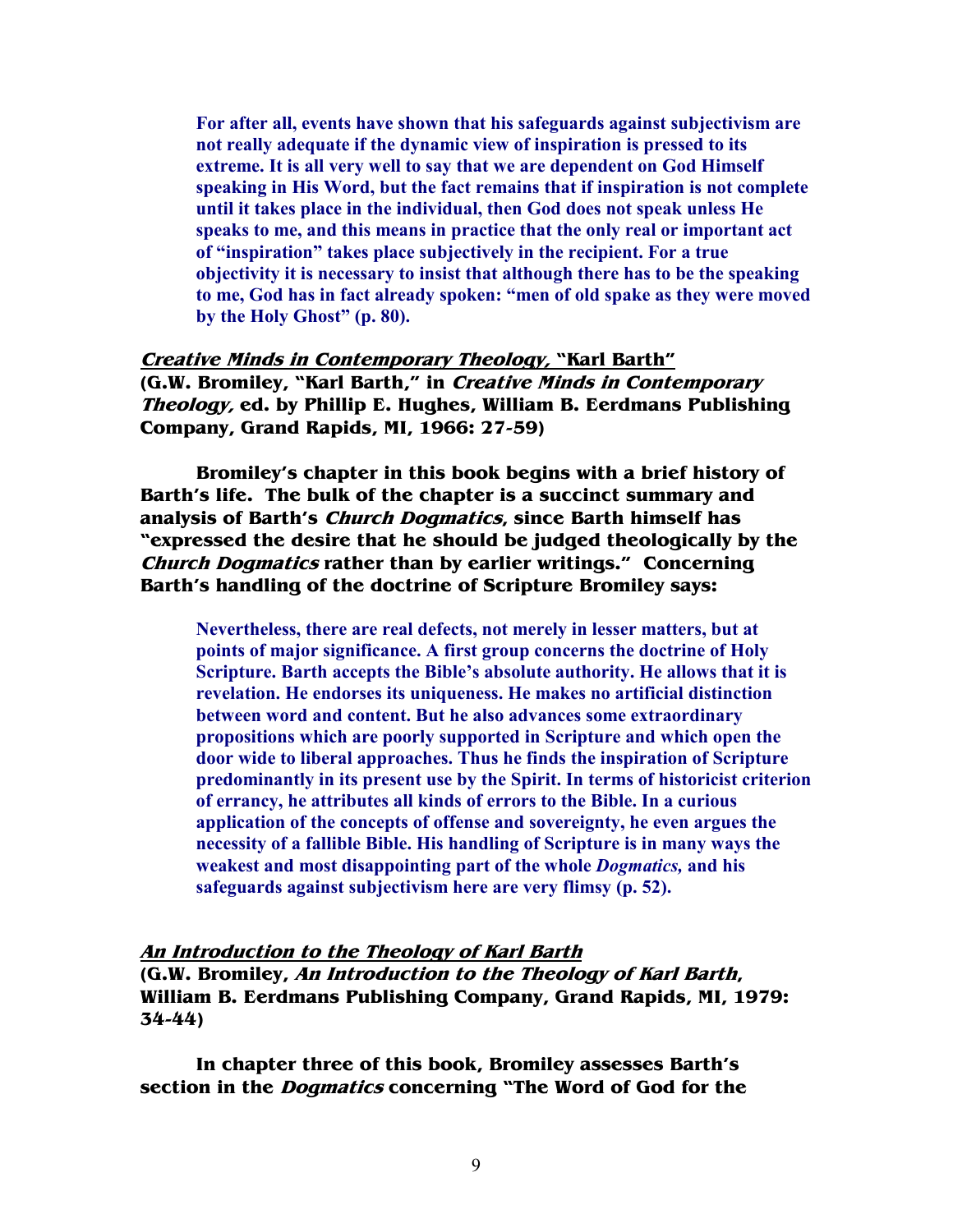#### **Church." Here Bromiley identifies Barth's rejection of the Bible's inerrancy. Bromiley says:**

**Sixth, we believe that Scripture "has priority over all other writings" and as the "original and legitimate witness is itself the Word of God" (502). It is this, not statically, nor as a compendium of human knowledge (508), but dynamically in the act of the Holy Spirit. Barth offers here an exposition of 2 Timothy 3:16 and 2 Peter 1:10-21 in support of his dynamic understanding (503-503). Scripture has been God's Word, it will be so again, and it is so, not as a lasting state, but at the living point between the "has been" and the "will be." He does not think that this being of Scripture as God's Word endows it with inerrancy, although he issues a warning against the idea that we have any superior platform from which to judge it to be in error (510-512). To get at the meaning of Scripture we have to study it in its human historical context. 1evertheless, it is by the miracle of God that the human words with their given contextual meaning are to us also the Word of God of Scripture (513) (p. 37).** 

 **He has little time for inerrancy, which he seems to regard as both irrelevant and even misleading. On the other hand, while thinking that the possibility of error must be accepted, he can see no absolute position from which to establish actual errors and he sets no store by the emphasizing of alleged mistakes or difficulties. Indeed, he does not follow here his own rule and deduce the possibility of error from its reality! (pp. 43-44).**

#### **Hermeneutics, Authority and Canon, "The Authority of Scripture in Karl Barth"**

**(G.W. Bromiley, "The Authority of Scripture in Karl Barth," in Hermeneutics, Authority and Canon, ed. by D. A. Carson and John D. Woodbridge, Baker Books, Grand Rapids, MI, 1995: 271-294)** 

**Here is a more recent contribution of note by Bromiley concerning Barth's view of Scripture. This section contains the fruit of many years of mature reflection upon the theology of Karl Barth. Bromiley still finds much that is objectionable about Barth's view of the Bible. The following is from the section "Evaluation."**

**The many quotations from so many works of Barth, which could well be multiplied, demonstrate beyond cavil his resolute commitment to biblical authority and his sincere intention to observe it is his own Christian service. 1evertheless, certain problems arise regarding aspects of his understanding of this authority that might seem to weaken or compromise the very position he ardently seeks to maintain (p. 290).** 

**First, his stress and insistence on the witnessing role of Scripture leave at times an impression of devaluation of Scripture as God's word . . . the accent**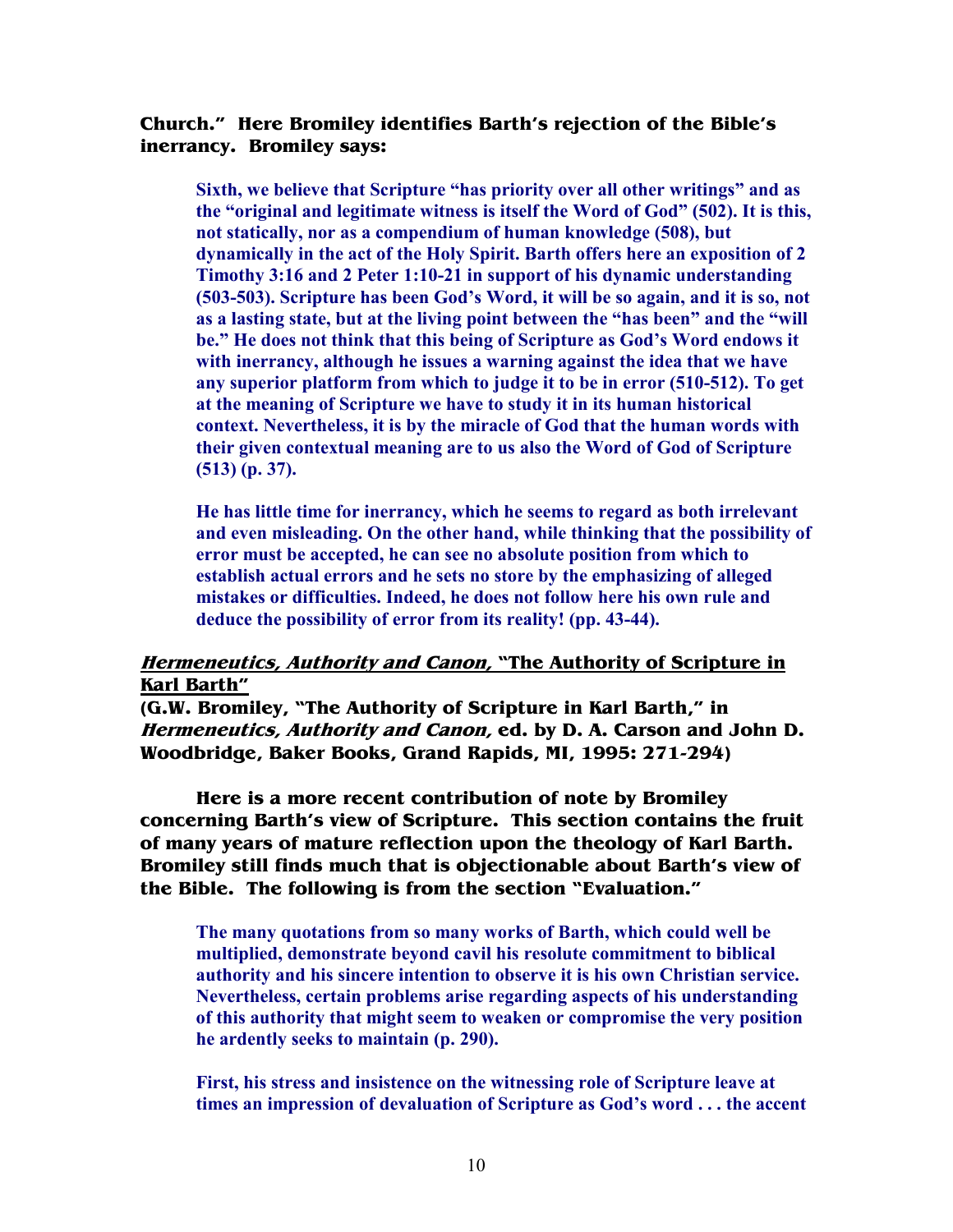**falls so heavily on the function of witness as to suggest, even if unintentionally, that Scripture has an inferior role except in so far as the Holy Spirit empowers it in sovereign freedom . . . (p. 290).** 

**Second, Barth's muted championship of the past inspiration of Scripture as compared with its present inspiring produces further uncertainty about its objective authority. Is it authoritative because God inspired it once and for all, or is it authoritative only ad hoc as God inspires it when heard or read? Here again, of course, Barth made efforts to reduce the difficulty. He did not dispute the past act whereby God raised up prophets and apostles to speak and write the primary words of testimony. . . . Yet the emphasis of his presentation leaves serious questions as to the scope, meaning, and solid objectivity of the authority he proclaimed (p. 291).** 

**Third, Barth's dismissal of biblical inerrancy and his assigning of a special historical character to events like the Resurrection pose the question whether the biblical books can really enjoy the status of direct, absolute, material authority, except by a sacrifice of the intellect, if they do in fact contain demonstrably incorrect statements or tell of events that do not meet the test of normal historical verifiability. . . . For many people, however, doubt seems unavoidably to arise about the great reality to which the Bible bears witness if it might be in error, or even under the suspicion of being in error, about plain facts (p. 291).** 

**Barth compounds his problem by speaking of a capacity for error but not giving examples of the types of errors he has in mind. His supporting arguments are also weak. Undoubtedly, to err is human, but this does not entail a flat equation of humanity and error, as human experience amply demonstrates and the Incarnation itself should remind us. . . . Of no more value is the [Barth's] idea that God's speaking through what is erroneous at the human level is a greater miracle than His speaking through what He himself has freed from error by His own prior action. Barth himself may run roughshod over the problems that his teaching raises in this regard, but when essential facts or doctrines are at stake, as distinct perhaps from formal points of style or syntax, he seems to be unfortunately undercutting the very position on authority that he is passionately seeking to establish (pp. 291- 292).** 

**Finally, Barth's handling of biblical commands creates difficulties in the practical application of Scripture's authority in the ethical field. As Barth saw it, the commands were given to specific people in specific situations. Hence, we are not to make a simple transfer to different people in different situations. The commands are God's only as the Spirit so speaks through them that they go forth again as the direct voice of God. In this way, of course, Barth hoped to avoid legalism and casuistry, yet without falling into relativism or situationism. . . . The problems arise, however, whether the**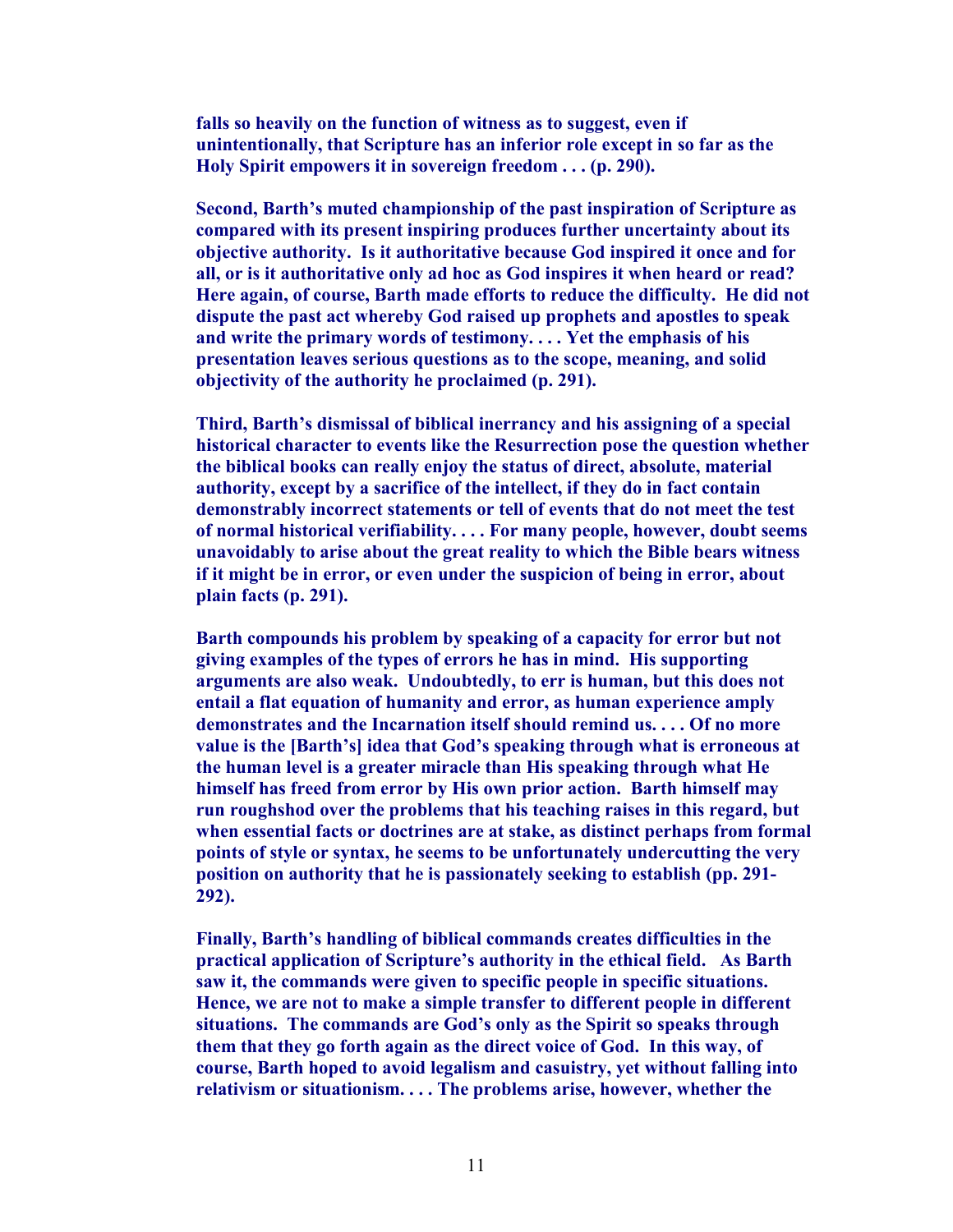**commands have any real authority unless God speaks through them, and how one is to know that He really does speak, either enforcing the commands or making permissible exceptions. . . . the problem still obtrudes that at any given time there may be no coincidence of the living voice of the Spirit and the permanent record of the commands. If not, Scripture may still have indirect, relative, formal authority, as church law also does, but its readers or hearers are deprived of the decisive divine authority that it ought to enjoy (p. 292).** 

**When I showed some of the Bromiley quotes above to Dr. Richard Burnett, he seemed mystified and wondered if Bromiley had changed his mind. But there was no change of mind. Over the course of his lengthy career, Bromiley has consistently pointed to very serious problems in Barth's view of Holy Scripture. Karl Barth may have sincerely intended to uphold biblical authority, but Bromiley demonstrates that his position actually undermines it. In seeking to reform a liberal church, Barth did not go nearly far enough.** 

**Many in the Confessing Church movement within the Presbyterian Church (USA) are turning to Barth as the answer to the theological and moral disaster within that denomination. But how can one fight error with error? Barth's doctrine of Scripture provides no sure foundation for faith. The ARPC at its most recent General Synod (2008) demonstrated a renewed commitment to the inerrancy of the Bible. We stand on the traditional view of Scripture as found in the reformers and the Westminster Confession of Faith. We are a reformed, evangelical denomination and if we are going to stay reformed we must reject the corrupting influence of Karl Barth's theology, especially within Erskine Seminary. Our students of theology deserve to be given a firm foundation in the Bible and theology, not the subjectivism of Barth. Barth's theology is currently being promoted at Erskine Seminary. Something must be done about it if we would be faithful to our vows to promote the peace, the purity, and the prosperity of the ARP Church.** 

**(scroll down for article 13.2)**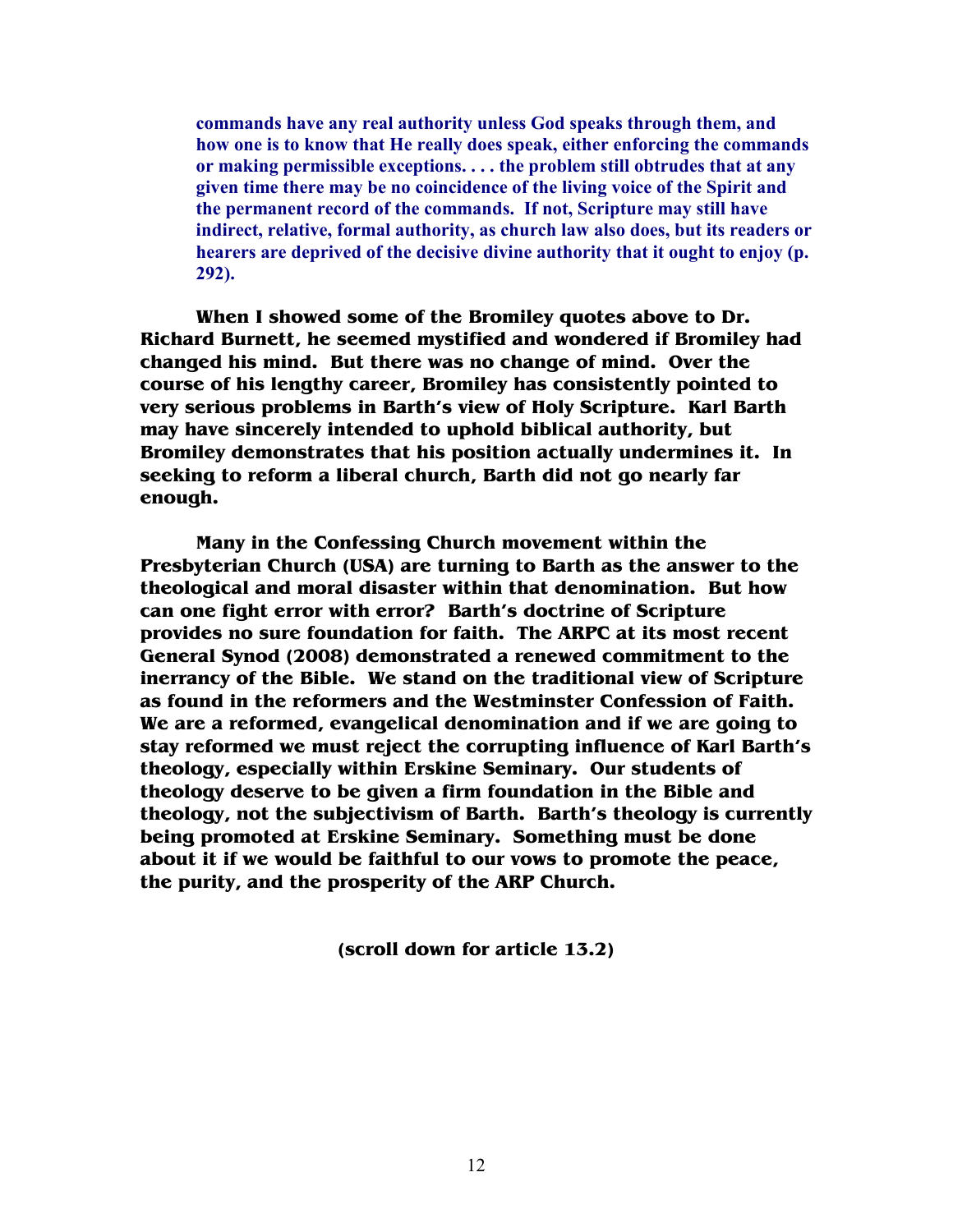

# Comments on Karl Barth, Bruce McCormack, and the Neo-Barthian View of Scripture

**William Evans, December 2008 Taken from Reformation21, December 2008**  http://www.reformation21.org/articles/comments-on-karl-barth-bruce-mccormack-andthe-neobarthian-view-of-scripture.php

**A frequent topic of conversation in theological circles recently has been the general revival of interest in Karl Barth's theology, and particularly the revisionist "Neo-Barthian" interpretations proposed by Bruce L. McCormack, currently the Weyerhauser Professor of Systematic Theology at Princeton Theological Seminary, and others. Considerable attention in all this has been focused on Barth's view of Scripture. The rhetoric of some of those associated with this newer line of interpretation often seems to suggest that no one has really read Barth properly until now, and that earlier evangelical and Reformed critics of Barth (e.g., Francis Schaeffer, Carl Henry, and Cornelius Van Til) were invincibly ignorant.** 

**An intriguing and stimulating theologian and reader of the Christian tradition, McCormack is one of the more creative (and assertive) thinkers on the current scene. I should add that I personally have learned a good deal from his writings over the years. Moreover, his work has garnered a fair amount of positive press, even from some putative "evangelicals." This brief and informal internet essay attempts to shed light on some of the issues involved.** 

**McCormack on Barth--Bruce McCormack argues for what he calls a "consistently dialectical" and "critically realistic" Barth; i.e.,**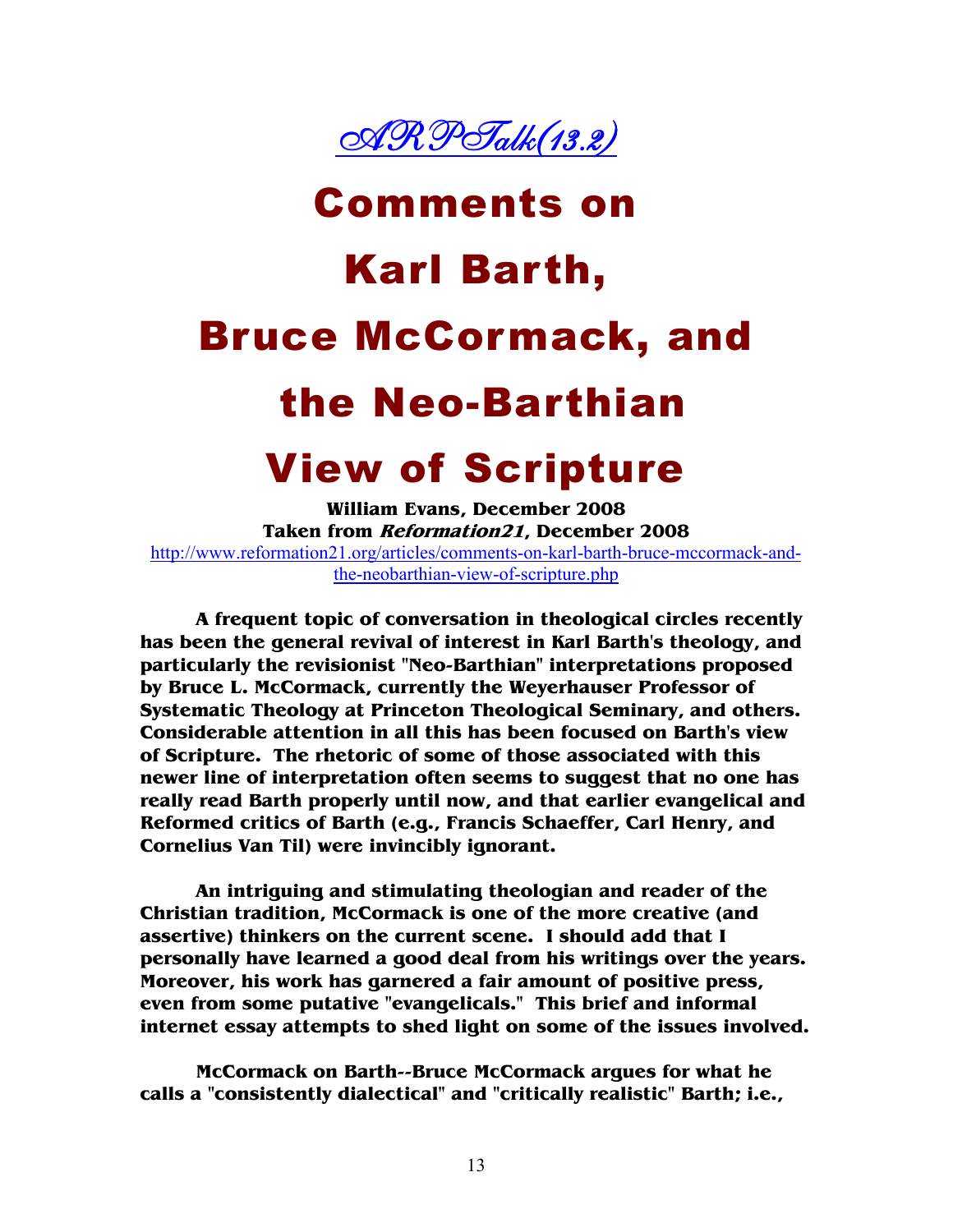**that there were only two main periods in Barth's theological development, in contrast to the influential view of Hans Urs von Balthasar that there were three distinct theological periods in Barth's work (his early liberalism, his Kierkegaardian dialectical phase, and his "analogical" period inaugurated by his 1931 book on Anselm). To make a long and somewhat complicated story short, the Barth that emerges from McCormack's interpretive mill is a sort of left-wing, infallibilist evangelical (McCormack uses the term "dynamic infallibilism"). He goes on to argue that both the "neoorthodox" and "evangelical" readings of Barth (which largely agree that Barth views Scripture as but a "witness to revelation" and that Scripture only "becomes" God's Word in an event of encounter) are mistaken. McCormack contends that Barth's view of Scripture is to be understood in terms of his "theological ontology" and that there is an analogy between his theology proper (doctrine of God) and his bibliology (doctrine of Scripture). Taking his point of departure Barth's dictum that "God's being is in becoming," McCormack points to passages where Barth refers to Scripture as in some sense "Word of God" prior to its reception by us, and he argues that if the matter is understood in its properly dialectical sense, Scripture becomes God's Word because it already is God's Word. In this way, McCormack argues, we can do justice to both inspiration and illumination. McCormack has developed this argument at some length in his "The Being of Holy Scripture Is in Becoming: Karl Barth in Conversation with American Evangelical Criticism," in Evangelicals and Scripture: Tradition, Authority, and Hermeneutics, ed. V. Bacote et al (Downers Grove, IL: IVP, 2004), 55-75. See also his Karl Barth's Critically Realistic Dialectical Theology: Its Genesis and Development, 1909-1936 (Oxford: Oxford University Press, 1995).** 

**McCormack identifies himself as an "evangelical," though his theological program seems to be largely geared toward the development of themes in the work of Barth. Not surprisingly, he has affinities for universalism (see Bruce L. McCormack, "That He May Have Mercy Upon All: Karl Barth and the Problem of Universalism," unpublished paper presented at the 2007 Karl Barth Conference at Princeton Theological Seminary, in which he reportedly suggests that universalism is a biblically defensible option; for a PTS student report of the conference, see (http://fireandrose.blogspot.com/2007/06/2007-karl-barthconference-recap.html).** 

**His view of the Trinity is regarded by some as problematic as well. For example, McCormack has persistently been accused of**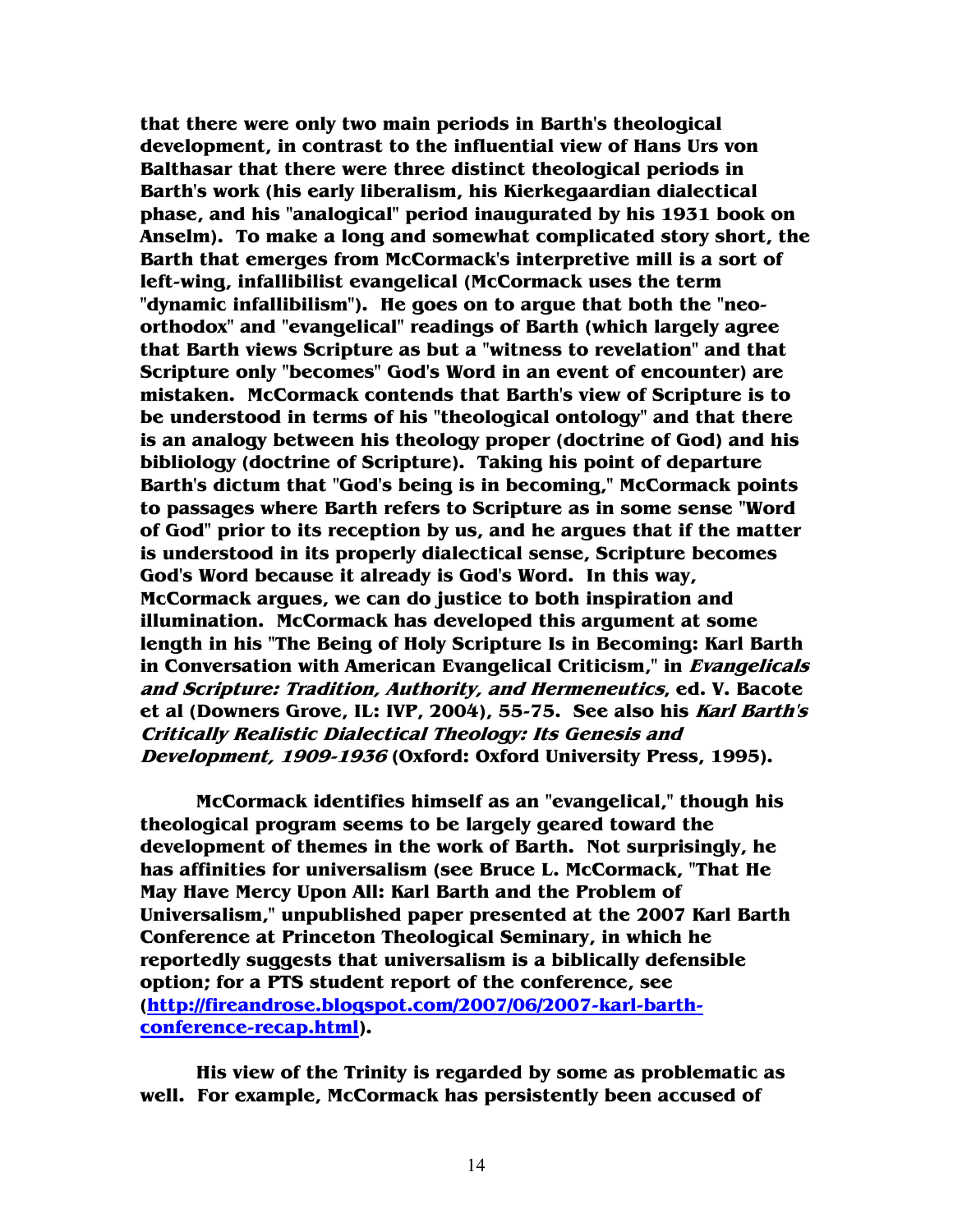**collapsing the ontological and economic trinities and threatening the doctrine of divine immutability by subordinating God's "being" as Trinity to God's "becoming" in the decree of election to be God for us (see the criticisms leveled by McCormack's PTS colleague George Hunsinger, "Election and Trinity: Twenty-Five Theses on the Theology of Karl Barth," Modern Theology 24:2 [April 2008]: 179-198; and Paul Molnar, "Can the Electing God Be without Us? Some Implications of Bruce McCormack's Understanding of Karl Barth's Doctrine of Election for the Doctrine of the Trinity," Neue Zeitschrift f**ű**<sup>r</sup> Systematische Theologie und Relgionsphilosophie 49:2 [2007]: 199- 222).** 

**The Interpretive Challenge of Barth--When confronting Barth and his massive body of work, we must realize that he is an elusive and complex thinker; thus it is not surprising that different appraisals of his view of Scripture have emerged. On the one hand, Barth does at points affirm that the Bible is "God's Word" even apart from our appropriation of it (see, e.g., Church Dogmatics I/1:107- 110, 120; I/2:475). These are the sorts of passages McCormack exploits. But, on the other hand, Scripture is human and fallible (even with respect to "its religious or theological content"), and, moreover, we can never "possess" or profit from its content unless it "becomes" God's Word to us by the power of the Holy Spirit (see Church Dogmatics, I/2:502-514). Regarding the fallibility of Scripture and the use of this errant Scripture in theology, Barth provocatively writes:** 

**There are obvious overlappings and contradictions--e.g., between the Law and the prophets, between John and the Synoptists, between Paul and James. But nowhere are we given a single rule by which to make a common order, perhaps an order of precedence, but at any rate a synthesis, of what is in itself such a varied whole. Nowhere do we find a rule which enables us to grasp it in such a way that we can make organic parts of the distinctions and evade the contradictions as such. We are led now one way, now another--each of the biblical writers obviously speaking only quod potuit homo--and in both ways, and whoever is the author, we are always confronted with the question of faith. . . . For within certain limits and therefore relatively they are all vulnerable and therefore capable of error even in respect of religion and theology. In view of the actual constitution of the Old and New Testaments this is something that we cannot possibly deny if we are not to**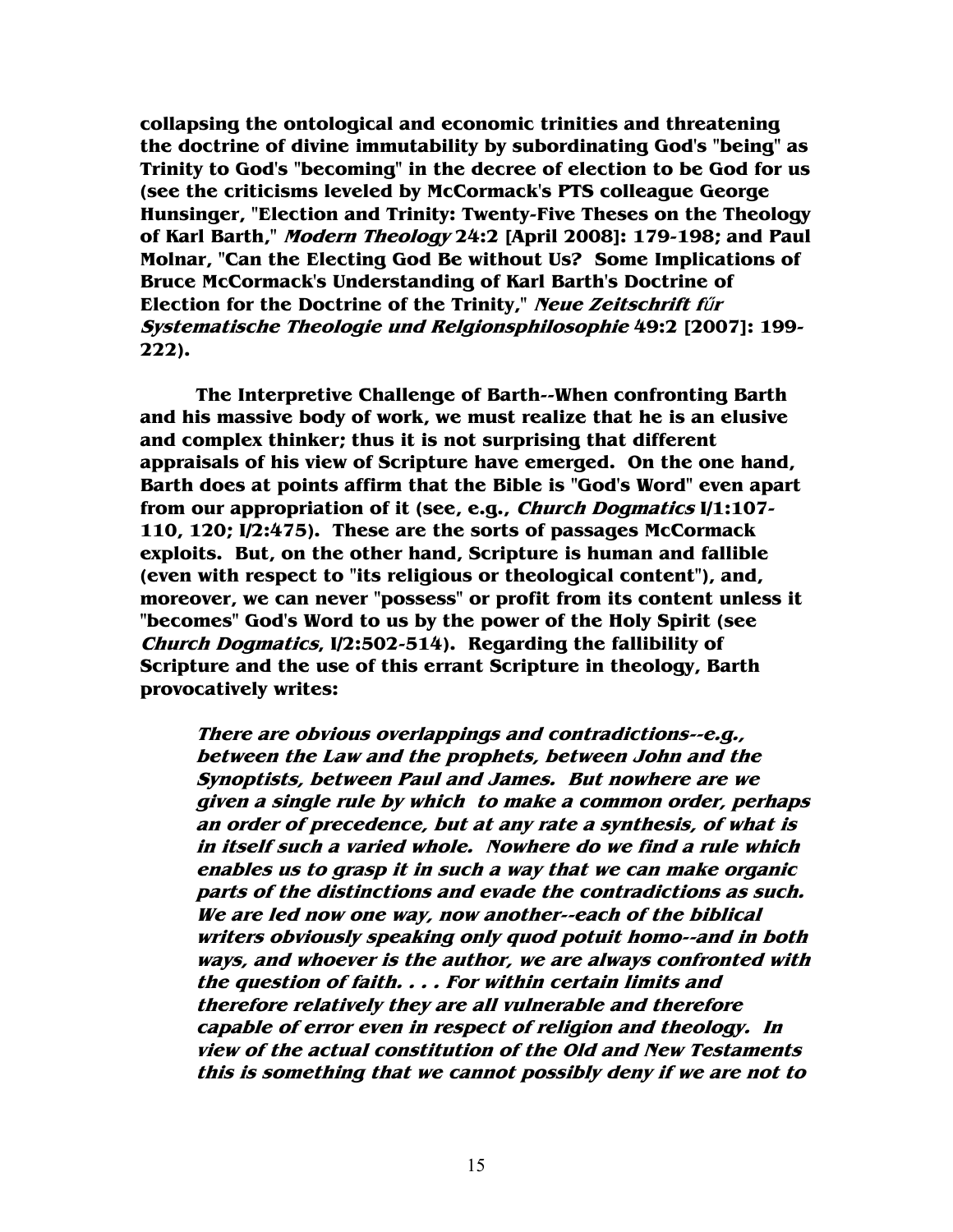**take away their humanity, if we are not to be guilty of Docetism. (Barth, Church Dogmatics I/2:509-510).** 

**Here the "dialectical" character of Barth's thinking is evident. For this reason, Barth can be quoted in ways that are both affirming and destructive of the Bible's authority.** 

**The traditional interpretations of Barth on both the "right" and the "left" more or less correspond to what McCormack dismisses as the "neo-orthodox" reading of Barth (that the Bible is not revelation or Word of God per se, but that it may become God's Word in an event of encounter; for a survey of both, see John D. Morrison, "Barth, Barthians, and Evangelicals: Reassessing the Question of the Relation of Holy Scripture and the Word of God," Trinity Journal 25NS [2004]: 187-213). While it may well be that this "neo-orthodox" version of Barth is not sufficiently nuanced as to certain details, I would argue that in broad outlines it has grasped rather well the practical implications of Barth's view. Because of Barth's insistence on the fallibility of Scripture and his focus on Scripture as "act" rather than text, we only apprehend Scripture as it "becomes" God's Word to us. Thus the problem of subjectivity looms, and appeals to Scripture as text are rendered problematic and even suspect.** 

**Other questions can be raised about McCormack's reading of Barth's view of Scripture as well. For example, his revisionist reading implies that even Barth's closest friends and co-workers (e.g., Otto Weber, T. F. Torrance) badly misunderstood him on this point. Barth had ample opportunity to correct them, but he apparently never did so. Also, this reading fails to explain Barth's hostility to the evangelical doctrine of scripture--recall his cavalier dismissal of evangelical Christians with their affirmation of an inerrant Scriptural revelation as "blessed possessors."** 

**Finally, much hinges on highly technical questions such as the nature of Barth's "actualism" and the precise character of God's (and Scripture's) "being in becoming." Contra McCormack, I think one can plausibly argue that for Barth the "being" of Scripture is, in a real sense, subordinated to its "becoming" (Barth, Church Dogmatics I/1:110, writes: "The Bible, then, becomes God's Word in this event, and in the statement that the Bible is God's Word the little word 'is' refers to its being in this becoming. It does not become God's Word to us because we accord it faith but in the fact that it becomes revelation to us."). One can even argue that there is a sort of rightwing Hegelianism at work in the broader structure of Barth's**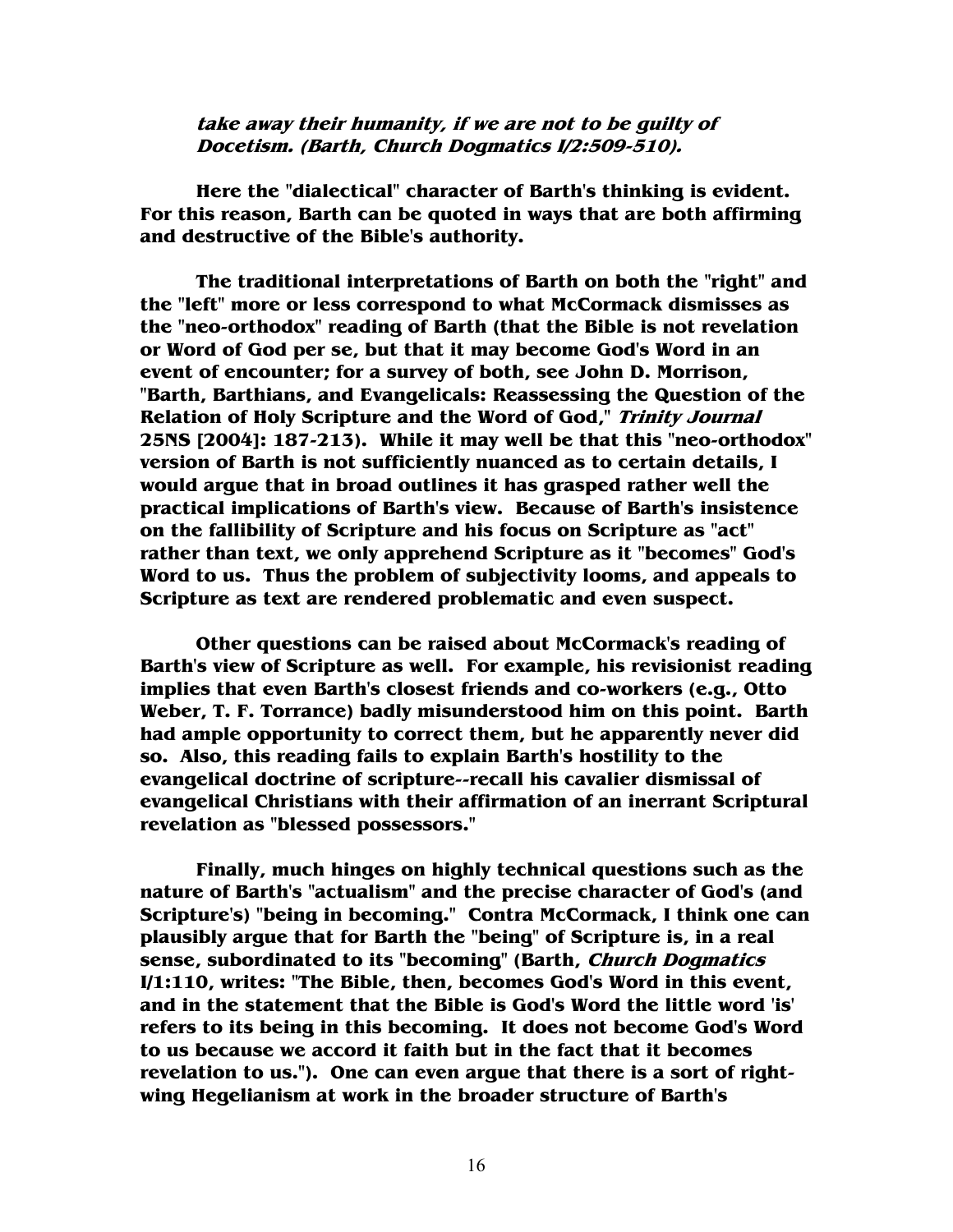**thinking about God and Scripture, although it would take a lengthy paper to flesh that out that assertion.** 

**Implications for the Church--We currently see a revival of interest in Karl Barth, as well as some shifts in scholarly views of Barth (from what may be called "neo-orthodoxy" to "neo-Barthianism"). Those old enough to remember will recall that the influence of Barth waned dramatically after (and even before) his death in 1968, as many of his former devotees moved headlong in the direction of theological liberalism. Reasons for this are not difficult to discern. His dialectical views on history and Scripture were largely exercises in equivocation that left no firm place for Christians to stand.** 

**To the surprise of many, Barth is now once again "front burner" in the theological world. Some of this interest is due to the work of theologians such as Bruce McCormack at Princeton Theological Seminary, which has been aptly termed a "Barthian hothouse." But the current culture also seems to be primed for such a revival. With the cultural shift from modernity to post-modernity, many have sought a nonfoundationalist "third way" that avoids what are thought to be the rationalist pitfalls of evangelicalism and liberalism (for an accessible treatment of this trend in Barth interpretation, see William Stacy Johnson, "Barth and Beyond," Christian Century [May 2, 2001]: 16-20). The Neo-Barthian reading has played a significant role here, despite the fact that McCormack himself has been critical of attempts to enlist Barth in the cause of Postmodernity. But the temptation to enroll Barth in the cause of contemporary theological programs remains strong, especially on the more conservative end of the mainline theological spectrum. Such people, however, are likely to find themselves betrayed in the end. For example, McCormack's PTS colleague Stacy Johnson warns against attempts to co-opt Barth by more conservative elements in the PCUSA, rightly noting that Barth's theology can as easily be taken in other directions.** 

**To reckon with Barth, then, is to encounter one whose theology later inspired liberation theologians in Latin America and antiapartheid theologians in South Africa--a theologian who felt that what you pray for, you must also work for. To invoke the mantle of Barth for the cause of a narrow doctrinal confessionalism, in other words, simply defies the record of history, as is happening today when ultraconservative activists appeal to Barth and the Confessing Church movement against such things as the full inclusion of people who are homosexual**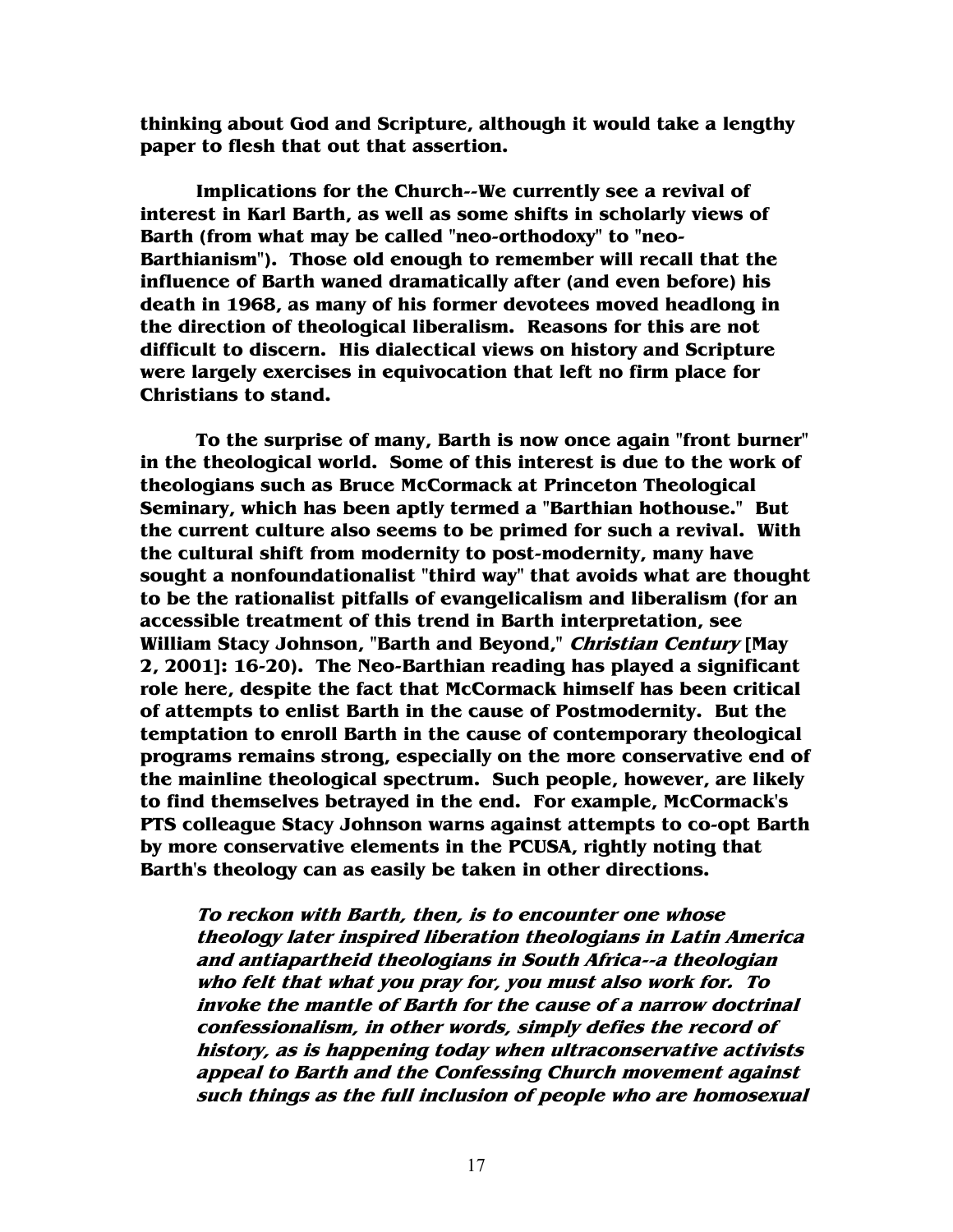**or against any sort of new thinking in theology. Not only is the birthright of the [German] Confessing Church movement more ambiguous than they suppose, but Barth himself is more complex and his pronouncements more determined by his social situation than some would care to admit. (Johnson, "Barth and Beyond," 16)** 

**When all is said and done, it is not at all clear to me that the "neo-Barthian" Barth provides a better foundation for the church's witness than did the old "neo-orthodox" Barth. Moreover, the historic influence of Barth--with his problematic view of Scripture, implicit universalism, and low ecclesiology--on churches in Europe, Scotland, and America suggests that the current renaissance of interest in Barth is unlikely to empower the mission of Reformed churches today.** 

**I am also struck by the parallel to Friedrich Schleiermacher--a comment that will probably surprise those who hold to the conventional view of Barth as an implacable opponent of the "father of liberal theology." In the mid-nineteenth-century context Schleiermacher was trumpeted as a bridge from the barren rationalism of Kant to orthodoxy. The church historian Philip Schaff, for example, argued in this fashion (see his Germany: Its Universities, Theology, and Religion [Philadelphia: Lindsay and Blakiston, 1857], 320). But bridges can be crossed in both directions, and while initially the preponderance of traffic over die Schleiermacherbrücke was toward more conservative forms of theology, the long-term story has been quite the opposite. I sense that the same is and will continue to be true of Barth.** 

**\* \* \* \* \* \*** 

**A self-described "paleo-orthodox ecclesial Calvinist," Dr. Evans is the Younts Prof. of Bible and Religion at Erskine College in Due West, SC. He holds degrees from Taylor University, Westminster Theological Seminary, and Vanderbilt University. He is the author of** *Imputation and Impartation: Union with Christ in American Reformed Theology* **(Paternoster, 2008). He also served as an Assistant Editor of the 1ew Geneva Study Bible/Reformation Study Bible and as Moderator of the 2005 General Synod of the Associate Reformed Presbyterian Church. In his spare time he writes the ARP Adult Quarterly Sunday School curriculum for the Associate Reformed Presbyterian Church.** 

#### **(scroll down for article 13.3)**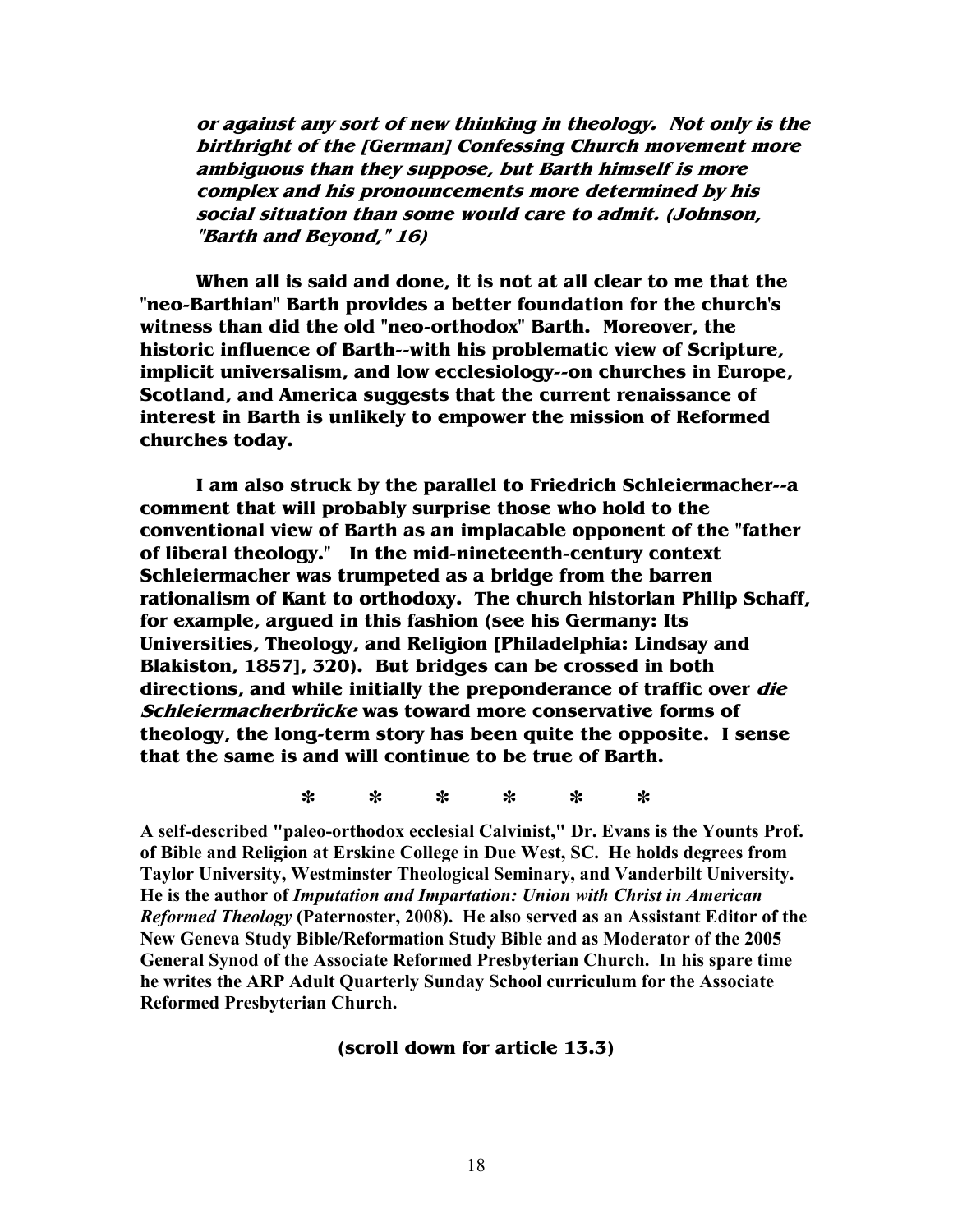

# A Seminarian's Perspective on Karl Barth, Universalism, and the ARP Church

**Daniel F. Wells Florida Presbytery, Student of Theology Reformed Theological Seminary-Charlotte, M.Div Student** 

**A professor once told me that ideas are first formed within the academy, then they permeate "popular culture" through poetry and the arts, and then trickle their way down to the church. In other words, Christ's bride is usually the last to be aware of or even be infected with the trajectories and propositions of the academic elite. Realizing this trend, it is beneficial for the church to engage the academy (not necessarily fight it) so as to guard the flock of God. This is even more crucial when certain academies are ministry arms of the church that have been called to train, nurture, and raise up pastors and scholars for the kingdom. Thus, it is no impractical matter for even our small denomination, the Associate Reformed Presbyterian Church, to invest much care in certain theological discussions.** 

 **One matter that has been of great concern to ARPs of all stripes (elders,**  pastors, laypeople, students, etc.) is the Barthian, or rather Neo-Barthian, **tendencies that are increasingly evident at Erskine Theological Seminary. Our goal in this brief, informal article is not to hurl accusations but rather to examine the potential implications of the presence of a Barthian influence at our denominational seminary.** While Neo-Orthodoxy has been the biggest concern and hot button issue, **I wish to look at the age-old question of Barth's "denial" of the charge of universalism which was originally made famous in the dialogue between Barth and G.C. Berkouwer.<sup>1</sup> After a summary of the basic issue/problem, I will note some practical concerns this has for our denomination.** 

 **While no one (especially a seminary student) is able to justly summarize Barth's doctrine of election as it relates to universalism in a couple of paragraphs, the following is a basic summary. In his freedom, God has chosen to look upon** 

 1 G.C. Berkouwer, *The Triumph of Grace in the Theology of Karl Barth* (Grand Rapids, MI: Eerdmans, 1956). In this work Berkouwer levels the "charge" of universalism at Karl Barth's theology.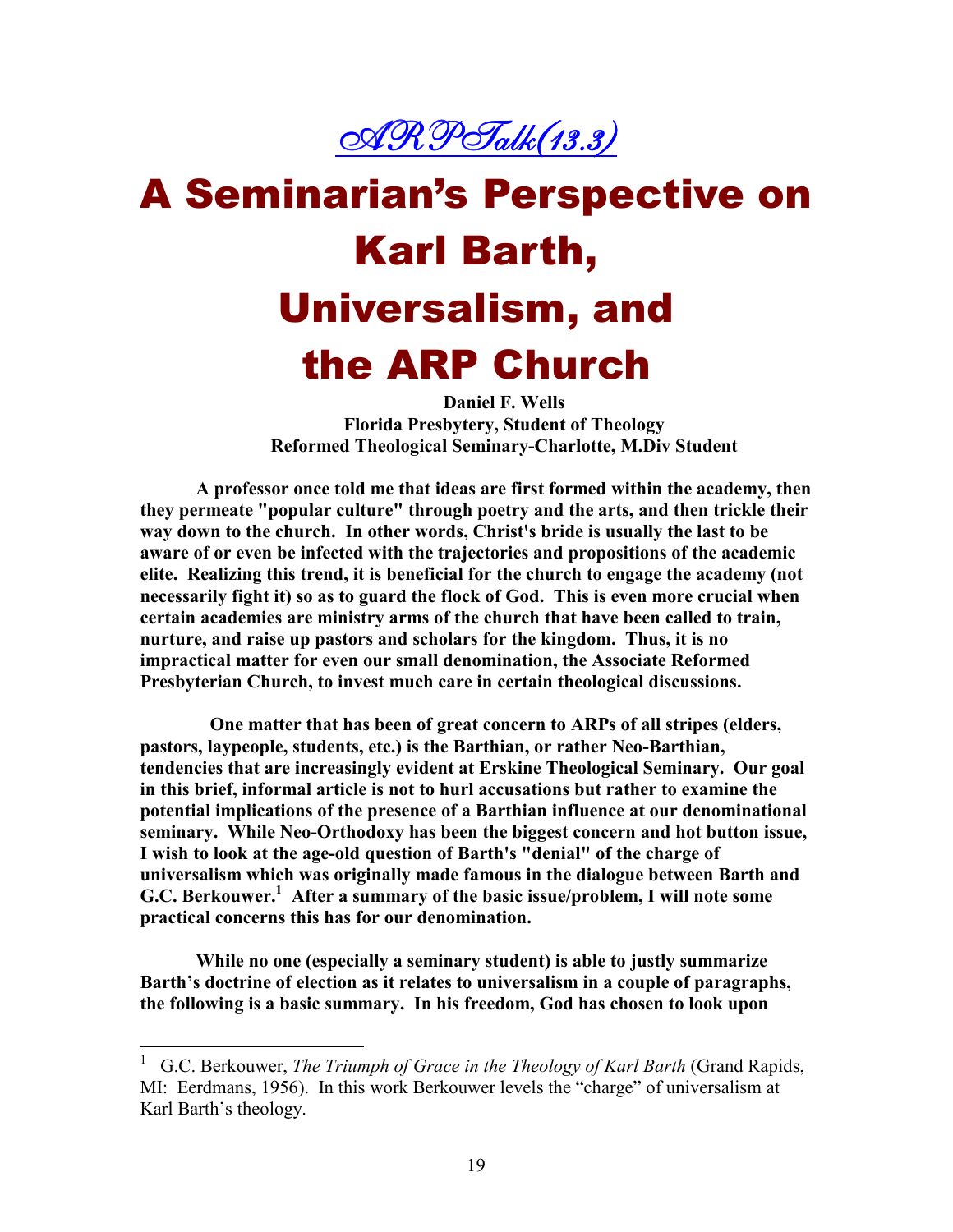**rejected humanity through the person and activity of his Son, Jesus Christ. Through his narrative of redemption, Christ himself takes on the rejection that belonged to humanity so that he is the rejected one. Yet, since Christ is the Elector as well as the elect one, humanity no longer is rejected but is also within the circle of election. Christ's death is universal and efficacious in this regard.<sup>2</sup> Barth states, "The rejection which all men incurred, the wrath of God under which all men lie, the death which all men must die, God in his love for men transfers from all eternity to Him in whom He loves and elects them, and whom He elects as their Head and in their place.<sup>3</sup> "** 

 **Since Christ is both Elect and Reprobate in the place of "all men" one can see why those like Berkouwer would smell the aroma of universalism. While acknowledging that Barth had already denied the accusation,<sup>4</sup> Berkouwer contends that Barth's rejection of universalism is not convincing given his theological method. What method does Barth employ that Berkouwer finds problematic? Part of it is his Christocentric "objectivism" whereby Christ not only fulfills "the divine initiative toward fallen humanity, but also fulfills the human requirement of response in faith and conversion…The difference, therefore, between the Christian and the non-Christian is not that the non-Christian is outside of Christ, but that he or she lacks the knowledge of reconciliation in Christ, and the obedience that flows from it."<sup>5</sup> Barth says,** 

 **But Christians know and can declare what it is that belongs to them and all other men in Jesus Christ…That is something we cannot say of others. It is not that they lack Jesus Christ and in Him the being of man reconciled to God. What they lack is obedience to His Holy Spirit, eyes and ears and hearts which are open to Him, experience and knowledge of the conversion of man to God which took place in Him.<sup>6</sup>**

**Thus, we see why one is rationally justified to drawing an initial link between Barth's theology and the doctrine of universalism.** 

 **Berkouwer was answered with Barth's reiterated denial of universalism, or at least the form of universalism leveled against him by Berkouwer. One might think that Barth's denial would end the discussion on his views concerning the** 

 $\frac{1}{2}$  Oliver Crisp, "On Barth's Denial of Universalism", *Themelios* 29/1 (2003): 18-29. Crisp concludes that while Barth denies adherence to universalism one may logically deduce that Barth's system entails necessary universalism.

<sup>3</sup> Karl Barth, *Church Dogmatics*, II/2, trans G.W. Bromiley et al. (Edinburgh: T. & T. Clark, 1957), 123.

<sup>4</sup> Berkouwer, *The Triumph of Grace*, 266.

<sup>5</sup> William B. Evans, *Imputation and Impartation: Union with Christ in American Reformed Theology* (Milton Keynes, UK: Paternoster 2008), 245.

<sup>6</sup> Barth, *Church Dogmatics* IV/1, 92-93.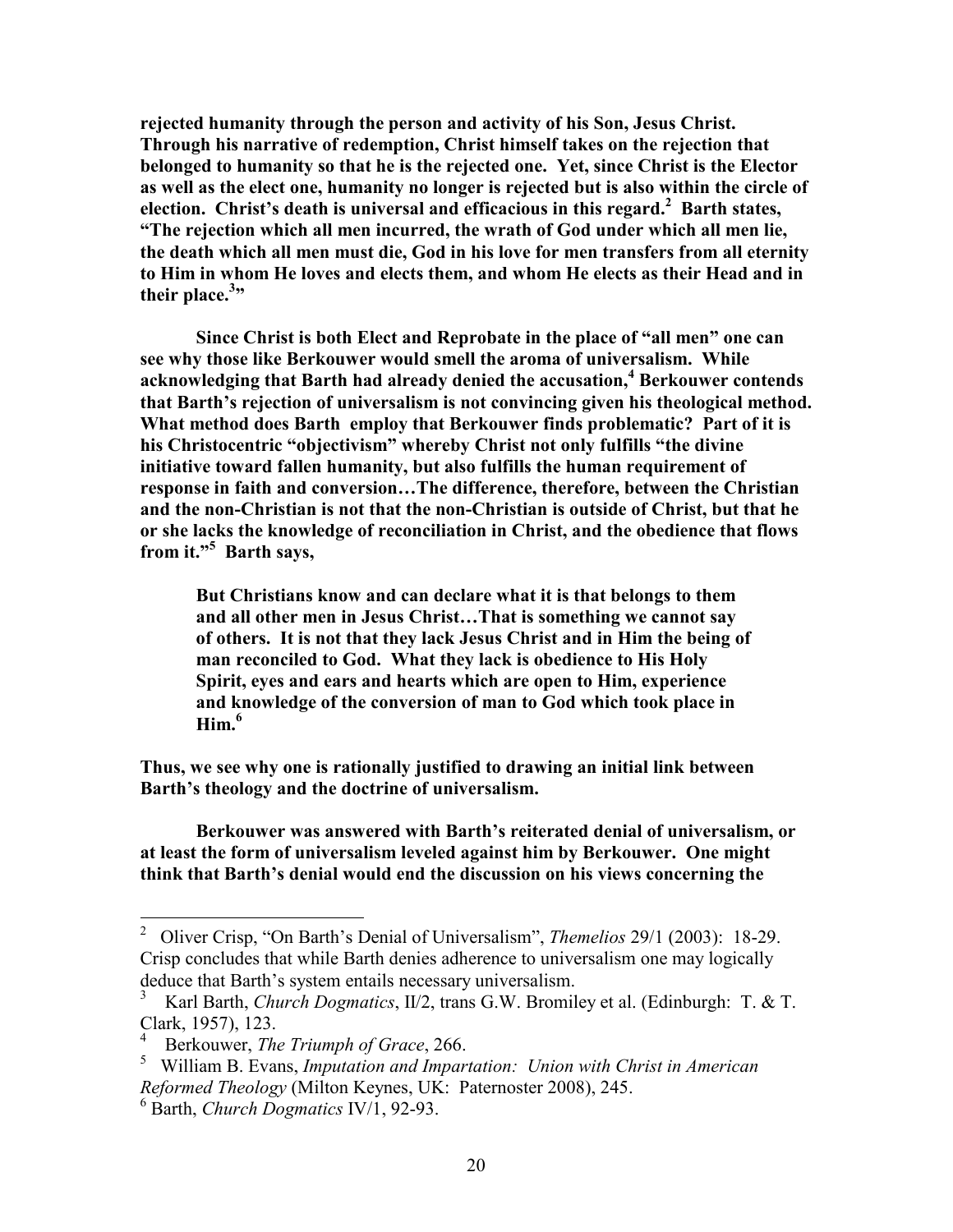**subject, but things are never quite that simple in the theological world (especially with Barth).** 

 **Barth's dismissal of Berkouwer's charge lies in the fact that universalism "is the replacement of the person of Jesus Christ with a principle , rather than any limitation of the salvific work of God."<sup>7</sup> Anyone remotely familiar with the theology of Barth sees his reasoning here. In rejecting absolute decrees of God as the starting point in dogmatics in favor of the revelation of the person and activity of Jesus Christ, Barth sees the doctrine/principle of universalism as diminishing God's freedom in Christ to save an elect people for his glory. The terms/phraseology of universalism did not sit well with Barth or the central thrust of his massive** *Church Dogmatics***.** 

**Such a response may harbor frustration and confusion with Reformed evangelicals seeking to understand Barth. He did not wish to work with standard systematic categories as employed in our own confessional context. This is not to say he did not employ categories, as Barth's response to Berkouwer rests on his doctrine of election, which Bruce McCormack believes is Barth's greatest theological contribution.<sup>8</sup>**

**While one may conclude that there is no entailment of universalism in Barth's doctrine of election, Barth's lack of denial of the possible telos of universalism demonstrates the existence of a contingent universalism. God's freedom and "friendliness" in Jesus Christ makes it possible (one may rationally argue** *very probable***) that universalism is the end result of God's work through Christ in history.** 

**What is the ARPC to gather from this discussion? What implications are there for those who remain concerned about the theological disruption at Erskine Theological Seminary? I contend that these issues are potentially vital for the spiritual health and wealth of our denomination. There are three reasons for this. First, while Reformed evangelicals would embrace God's freedom and sovereignty in being able to bring about universalism, we believe that God has revealed through holy Scripture that his wrath will remain on those who are reprobate.<sup>9</sup> Yet, Barth's theological method is not always concerned (or not even largely concerned) with the propositional content in God's inerrant Word (it is well-documented Barth's denial of inerrancy). Such a method leads to disastrous results regarding theological and** 

<sup>&</sup>lt;sup>7</sup> Tom Greggs, "Jesus is Victor': Passing the Impasse of Barth on universalism", STJ 60(2): 199.

<sup>&</sup>lt;sup>8</sup> Bruce L. McCormack, "Grace and Being: The Role of God's Gracious Election in Karl Barth's Theological Ontology" in *The Cambridge Companion to Karl Barth*, ed. John Webster (Cambridge, UK: Cambridge, 2004), 92.

<sup>9</sup> I refer you to Rev. Gary L. Jones' article in *ARPTalk( 9)* "Why Universalism is Incompatible with Biblical Christianity".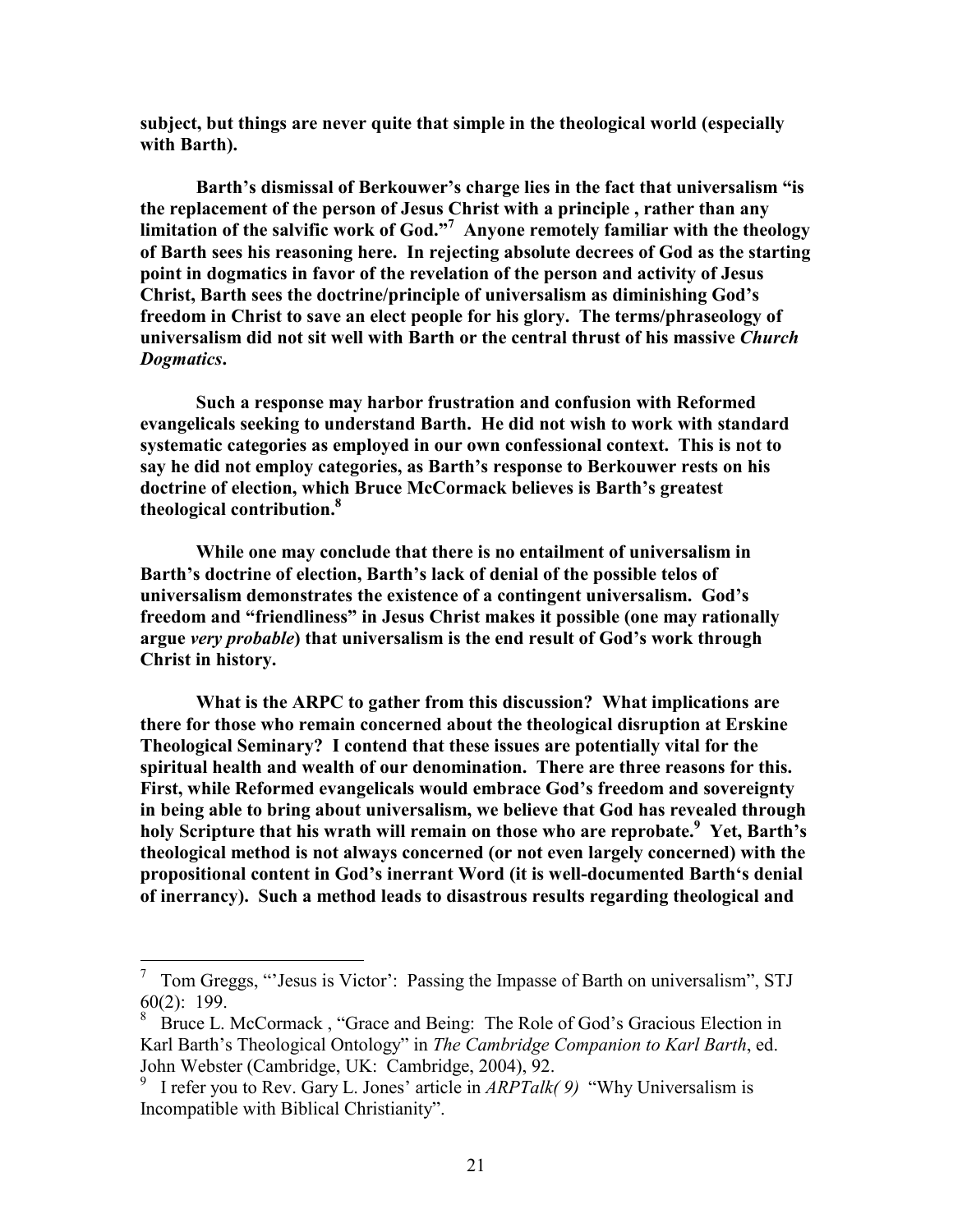**ethical issues.<sup>10</sup>**

**Second, this embrace of Barth without a systematic critique based on our confessional and scriptural heritage may actually lead to embracing universalism within our Reformed, evangelical body. Richard M. Weaver has shown us that**  ideas have consequences,<sup>11</sup> and so it is not surprising that some of those who follow **Barth's theological content and method end up leaning toward or wholly embracing universalism.<sup>12</sup> Finally, we must not think that the issue of Barth's view of revelation and his doctrine of election are disconnected. As I noted in my first point, the overarching method of Barth influences the different categories of his theology. Thus, one who wishes to hold to Barth's doctrine of election may end up embracing his view on revelation given his Christ centric "objectivism."<sup>13</sup> Our denomination took measures at the 2008 General Synod meeting to embrace the doctrine of Scriptural inerrancy. I would venture to say that reading and gleaning from Barth on the doctrines written in this article may go down the path of rejecting inerrancy**  and clinging to Neo-Orthodoxy.<sup>14</sup>

**Let me conclude by saying that I am not against professors or pastors who desire to see their students or congregants dialogue/interact with Barth on some level. My years as a philosophy and theology student at Erskine College saw many dealings with Barth in the classroom, and we didn't condemn every word of his works. Even at Reformed Theological Seminary in Charlotte I have been blessed to have one of the greatest Reformed minds in the world, Dr. Douglas Kelly, encourage us to interact with Barth. Yet, in all these circumstances, I've been given the tools to critique Barth and embrace the doctrine of Scripture's authority as best expressed in the Reformed faith. As one who embraces the theological and confessional heritage of Reformed Presbyterianism, I would be wary of a pastor or scholar who** 

 $10\,$ <sup>10</sup> This is not to say that Scripture is **only** filled with propositional content. The emphasis on the narrative, or story, of God's redemption of a people in his Son is theologically valid and sound. Balance among the multiple types of content in Scripture is key. I would like to thank Dr. Robert J. Cara for this insight in a lecture from his "Acts & Romans" class this past January.

<sup>&</sup>lt;sup>11</sup> Weaver, Richard M., *Ideas Have Consequences* (Chicago: University of Chicago Press, 1948).<br> $\frac{12}{\text{A} \cdot \text{cordine}}$ 

<sup>12</sup> According to Princeton Seminary Systematic Theology Ph.D. student David W. Congdon, Princeton Neo-Barthian theologians Bruce McCormack and George Hunsinger are both universalists. See http://fireandrose.blogspot.com/2006/10/evangelicaluniversalist-interview.html.

<sup>&</sup>lt;sup>13</sup> I am presupposing here that Barth's doctrine of revelation and Scripture is not compatible with either a Reformed or evangelical theology.

 $14$  I recall the testimony of an ARP minister who told me of his experience at a Presbyterian Church (USA)-affiliated university where he encountered higher criticism and Neo-Orthodoxy that were embraced by his professors. This minister is now an inerrantist, but he went through a period of questioning the authoritative nature of God's Word.